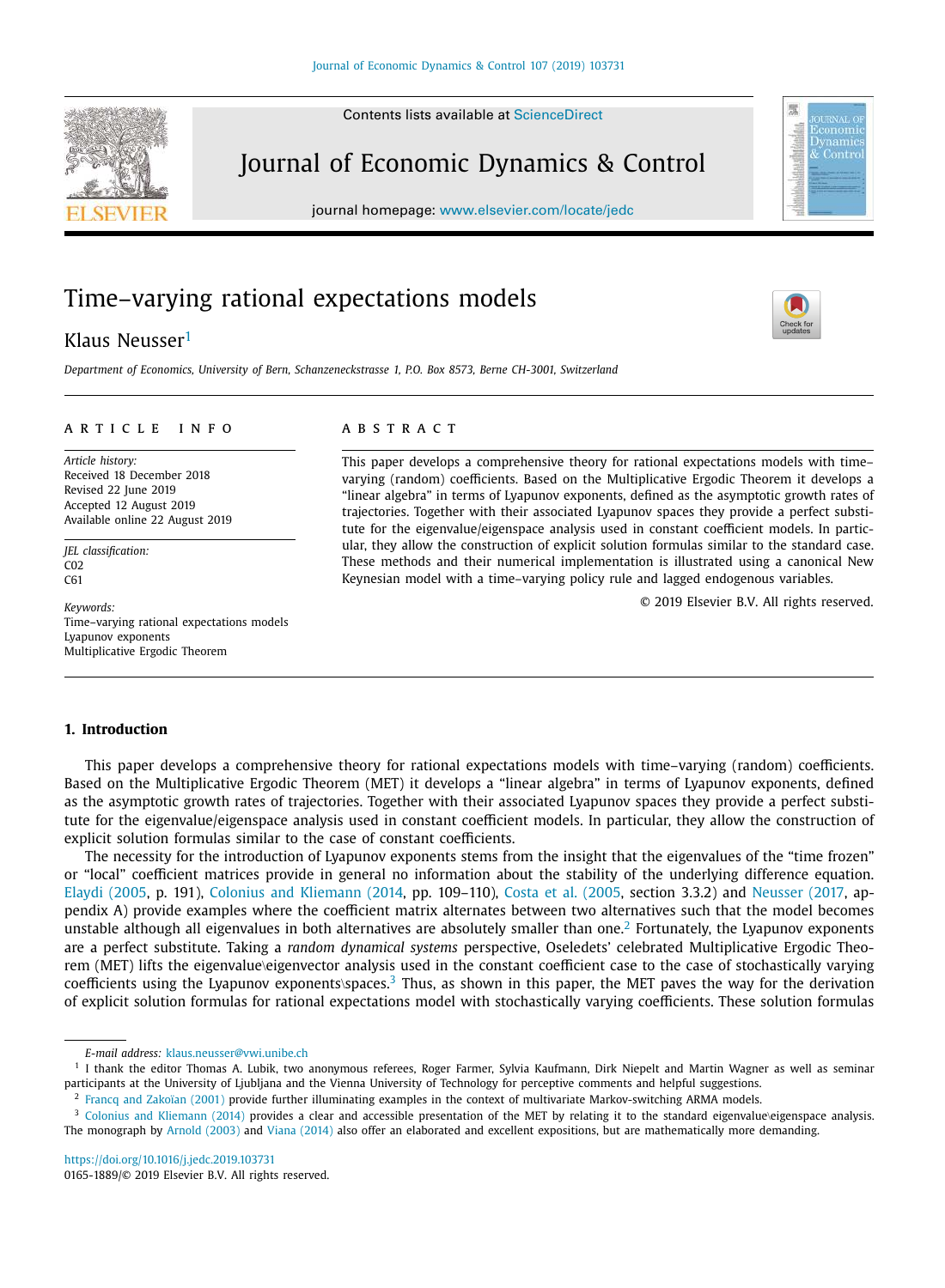turn out to be in the spirit of [Blanchard](#page-15-0) and Kahn (1980), Klein [\(2000\),](#page-15-0) and Sims [\(2001\)](#page-16-0) and are therefore directly interpretable in economic terms. They typically involve a forward looking component which can be interpreted as an expected present discounted value with stochastic factors.

The theory outlined in this paper is very versatile and readily implementable. It allows to analyze a wide class of rational expectations models which, so far, have been inaccessible or hardly accessible to economists. It encompasses, in particular, models with Markov–switching or autoregressively moving coefficients with and without lagged dependent variables. Thereby, the exogenous forcing variables follow general stochastic processes, including ARMA processes. There is, however, a price to pay for this generalization: the Lyapunov exponents and their associated Lyapunov spaces cannot, in general, be computed analytically, but are only accessible via numerical procedures. This alleged disadvantage is compensated by powerful numerical algorithms which do not only allow the computation of the Lyapunov exponents, but also their corresponding Lyapunov spaces (see Dieci and Elia, [2008](#page-15-0) and [Froyland](#page-15-0) et al., 2013 for details). In doing so, this is the first paper to make explicit use in economics of Lyapunov exponents/spaces along with the MET to analyze dynamic, respectively rational expectations models.

The stimulus to deal with time-varying coefficients in rational expectations models is driven from theoretical as well as empirical considerations. Indeed, there are several convincing reasons to believe in time-varying coefficients. First, timevarying coefficient models arise naturally from the linearization of nonlinear models along solution paths [\(Elaydi,](#page-15-0) 2005, p. 219–220). Second, the relationships describing the economy undergo structural changes giving rise to drifting coefficients as emphasized by Lucas' critique. [Sargent](#page-16-0) (1999), for example, provides an interpretation in terms of self-confirming equilibria and learning. Third, policies and policy rules are subject to change. Cogley and [Sargent](#page-15-0) (2005), [Primiceri](#page-16-0) (2005), or Chen et al. [\(2015\),](#page-15-0) among many others, provide empirical evidence with regard to U.S. monetary policy.<sup>4</sup> Moreover, [Fernández-Villaverde](#page-15-0) and Rubio-Ramírez (2008) presented evidence and interpretations of drifting structural parameters in dynamic stochastic general equilibrium (DSGE) models.

**Related Literature** This paper shares the ambition expressed in the pioneering work by [Farmer](#page-15-0) et al. (2009, 2011), and [Foerster](#page-15-0) et al. (2016) to provide a solid and adequate methodology to analyze rational expectations models with time– varying coefficients. This venture triggered a number of papers which extended the original framework to incorporate notably lagged endogenous and predetermined variables [\(Barthélemy](#page-15-0) and Marx, 2017; Cho, 2016; Foerster, 2016). An important aspect of this literature is their concern for the derivation of criteria for model determinacy and stability. These criteria are based on a mean-square stability as originally proposed by Costa et al. [\(2005\).](#page-15-0) As deserving and inspiring this research may be, the framework seems unnecessarily restrictive. First, the reliance on finite state Markov-switching mechanisms as a source of time-variation excludes many interesting alternatives, like slowly drifting coefficients, coefficients moving according to some autoregressive scheme, or even some nonlinear processes. As long as these processes are ergodic and possess a strictly stationary distribution, they would qualify in the framework presented here as a mechanism for time variation. Second, the focus on second moments may exclude some variables of interest to economists such as asset prices which may not have second moments. Finally, in contrast to the Lyapunov spectrum (the set of all Lyapunov exponents) the meansquare stability criterion and its adaptations do not completely capture the dynamic properties of the model. This becomes, however, necessary if one wants to derive and analyze explicit model solutions. This will require to divide the Lyapunov exponents and their associated Lyapunov spaces into those associated with stable, respectively explosive dynamics. The approach presented here will cope with these issues without substantial costs.

Davig and [Leeper](#page-15-0) (2007) propose an alternative route for solving Markov-switching rational expectations models. Their method circumvents the nonlinearity induced by the presence of random coefficients by defining for each endogenous variable corresponding set of variables indexed by state. The advantage of inflating the number of variables is that the resulting state equation becomes linear with constant coefficients and can therefore be analyzed by standard methods. The disadvantage of this approach seems to be that it is restricted to relatively small models with a small number of states and that it is restricted to Markov-switching models. Moreover, as shown by [Farmer](#page-15-0) et al. (2010) it does not capture the complete set of solutions.

There is a related, but apparently disconnected literature on autoregressive processes with coefficients given as strictly stationary ergodic processes. This literature establishes that a unique strictly stationary solution exists whenever the top– Lyapunov exponent (the largest Lyapunov exponent) is strictly negative (Bougerol and Picard, 1992; Brandt, 1986; Francq and Zakoïan, 2001). Similarly, in the context of [Markov–switching](#page-15-0) multivariate ARMA models in the spirit of Hamilton (1989, 2016), Francq and [Zakoïan](#page-15-0) (2001) derive a necessary and sufficient condition for the existence of a second–order stationary solution (i.e. for mean–square stability). Not surprisingly, their eigenvalue criterion is practically similar to those provided in Cho [\(2016\)](#page-15-0) and [Foerster](#page-15-0) (2016). More specifically, compare (Francq and [Zakoïan,](#page-15-0) 2001, theorem 2) with [Farmer](#page-15-0) et al. (2009, theorem 2). Although the top–Lyapunov exponent is an important characteristic, it does not in general capture all dynamic properties of the underlying model.

While it is true that the analysis of time-varying difference equations by Lyapunov exponents is not original, it is new to economists. The paper is, however, not just a simple transfer of technology. Applications in the natural sciences typically lack the forward looking aspect which is characteristic for rational expectations models. This specificity of economic models implies that it is not sufficient to examine just the top (largest) Lyapunov exponent as in the time series analysis papers

<sup>4</sup> For more empirical references see Davig and [Leeper](#page-15-0) (2007, foonote 4).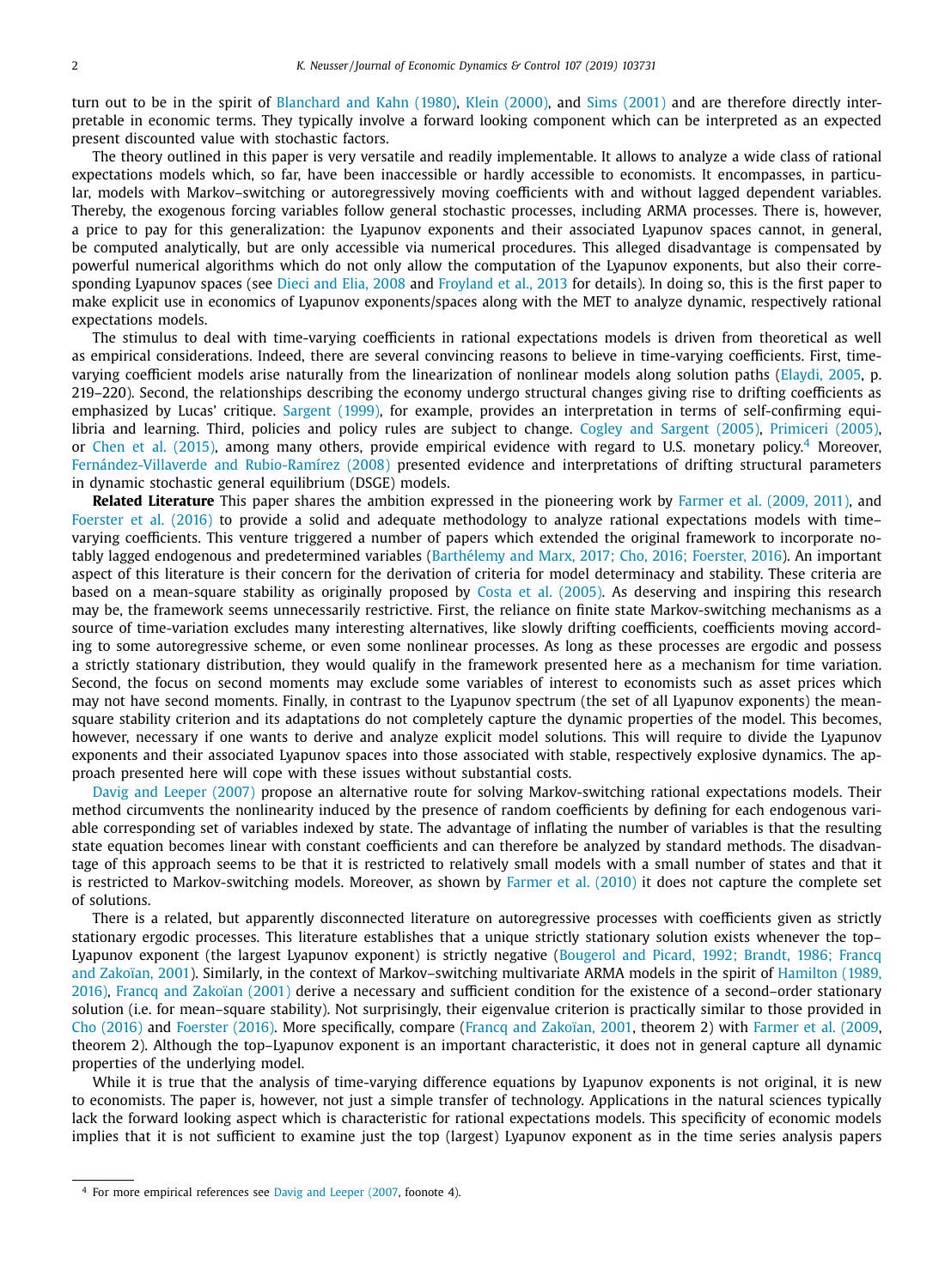<span id="page-2-0"></span>The approach via Lyapunov exponents/spaces is not in contradiction with those put forward by Famer et al. or Davig and Leeper (2007). In particular, Francq and Zakoïan (2001) have already established the correspondence between the condition that the top Lyapunov exponent (largest Lyapunov exponent) is strictly negative and the condition that all eigenvalue of a certain matrix are strictly smaller than one in absolute value.<sup>5</sup> This condition ensures the existence of a mean-square stable (second-order stationary). Thus, it is not surprising that the simulation results for the New Keynesian model with time-varying Taylor rule are in line with those reported in the literature.

The paper proceeds by first exposing the general setup in Section 2. It lays out the basic assumptions, presents and explains the Multiplicative Ergodic Theorem (MET). The main contribution of the paper is presented in [Section](#page-6-0) 3 which derives explicit solution formulas together with some implications. Having presented the general theory, [Section](#page-8-0) 4 illustrates the usefulness of the proposed methods by applying them to a simple New Keynesian model with a randomly switching Taylor rule. More specifically, I allow the policy to switch between two states which would lead to determinate, respectively indeterminate models in the deterministic case. The economic relevance and the consequences of these two alternative rules have been analyzed by [Galí \(2011\).](#page-15-0) This model also serves as a prime example in the contributions cited above. Finally, I draw some conclusions for further applications and research. Additional details and explanations are provided in several appendices.

#### **2. Random coefficients rational expectations models**

## *2.1. Model setup*

The class of rational expectations models with time-varying (random) coefficients analyzed in this paper consists of an affine state equation which describes the evolution of the state  $x_t \in \mathbb{R}^d$  over time subject to boundary conditions. More specifically, the state equation takes the following form:

$$
\mathbb{E}_t x_{t+1} = \psi_t(x_t) = A_t x_t + b_t, \qquad t \in \mathbb{Z}, \tag{2.1}
$$

where  $\psi_t$  is a randomly chosen affine map. In contrast to conventional rational expectations models, the coefficient matrix *At* is not constant, but is allowed to vary randomly over time. For convenience and to avoid unnecessary technical intricacy,  $A_t \in \mathbb{GL}(d)$ , the set of nonsingular  $(d \times d)$  matrices, for all *t*. The term  $b_t \in \mathbb{R}^d$  captures all exogenous forces or shocks which impinge on the economy. If the coefficient matrix  $A_t$  is constant, the expectational difference  $Eq. (2.1)$  encompasses most of the rational expectations models encountered in the literature. Their properties have been exhaustively analyzed in [Blanchard](#page-15-0) and Kahn (1980), Klein [\(2000\)](#page-15-0) and Sims [\(2001\)](#page-16-0) to name just the most relevant contributions.

The above setup is quite general and versatile. As long as we stick to invertible matrices, it also encompasses state equation of the type

$$
B_{1,t}y_t = \mathbb{E}_t(B_{2,t+1}y_{t+1}) + z_t
$$

by making the change of variable  $x_t = B_{2,t}y_t$ . In this case  $A_t = B_{1,t}B_{2,t}^{-1}$  and  $b_t = -z_t$ . Similarly, for equations of the type

$$
B_{1,t}x_t=B_{2,t}\mathbb{E}_t x_{t+1}+z_t
$$

if we define  $A_t = B_{2,t}^{-1}B_{1,t}$  and  $b_t = -B_{2,t}^{-1}z_t$ . We can also treat models with lagged endogenous variables which have proven technically difficult to analyze so far (Cho, [2016\)](#page-15-0). Let, for example,

$$
\mathbb{E}_t y_{t+1} = B_{1,t} y_t + B_{2,t} y_{t-1} + b_t.
$$

By enlarging the state space and using the companion form the above equation can be written in the format of Eq. (2.1):

$$
\mathbb{E}_{t}x_{t+1} = \mathbb{E}_{t}\begin{pmatrix}y_{t+1}\\y_t\end{pmatrix} = \underbrace{\begin{pmatrix}B_{1,t}&B_{2,t}\\I_d&0\end{pmatrix}}_{=A_t}\begin{pmatrix}y_t\\y_{t-1}\end{pmatrix} + \begin{pmatrix}b_t\\0\end{pmatrix}.
$$

Also the process governing the evolution of *A<sup>t</sup>* can be quite involved. For example, regime-switching and autoregressive schemes are easily implemented. The only practically important feature is that the evolution of *A<sup>t</sup>* is exogenous to the model, i.e. determined outside the model, and that it is taken into account in forming conditional expectations. In the

<sup>5</sup> This matrix is quoted as equation (18) in Farmer et al. (2009) and as matrix *P* on page 345 in Francq and Zakoïan (2009).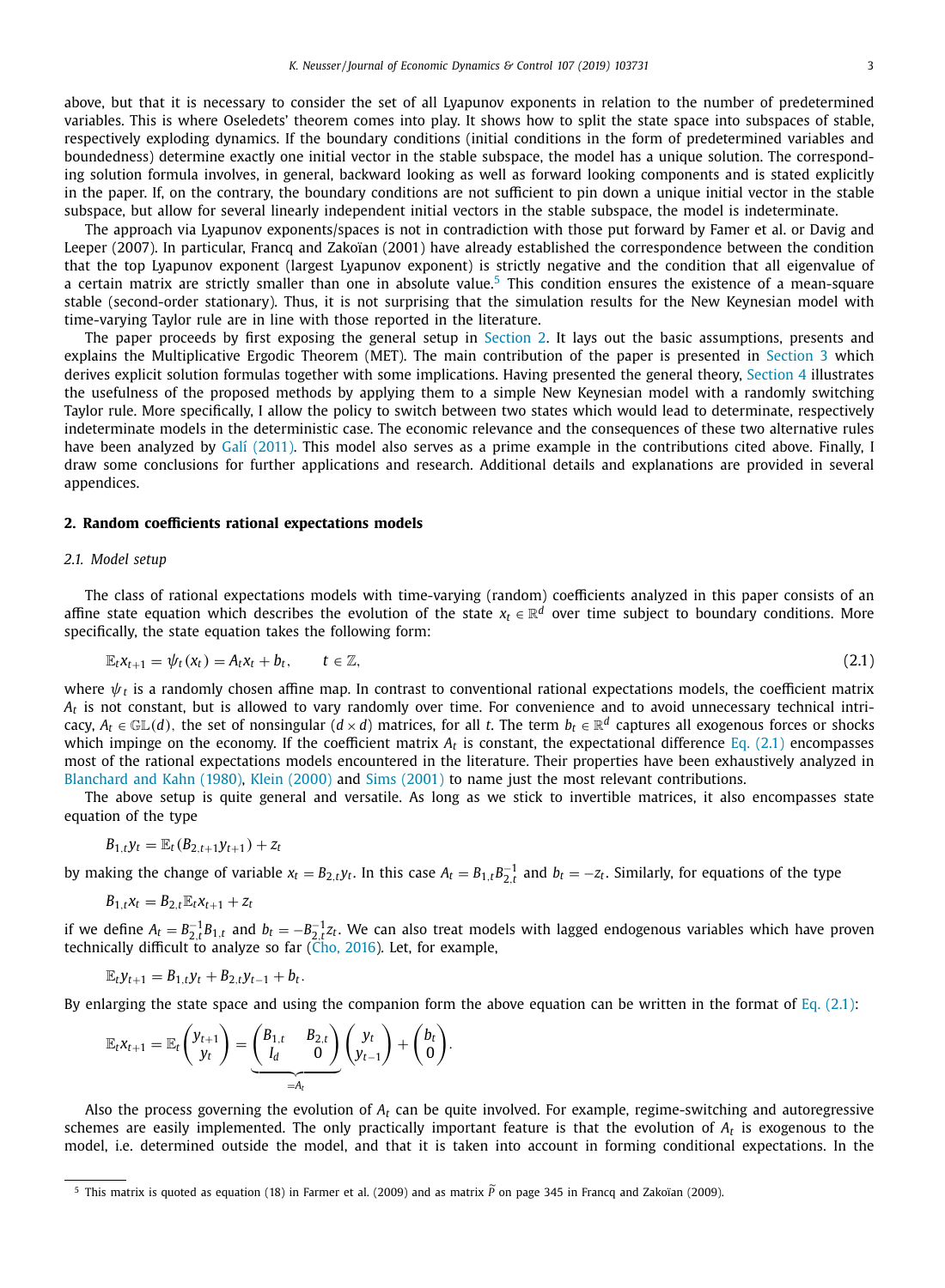<span id="page-3-0"></span>

**Fig. 1.** The Evolution of an Affine Random Dynamic System.

example treated in [Section](#page-8-0) 4 the evolution of *A<sup>t</sup>* is governed by a hidden Markov chain which makes the model a Markovswitching rational expectations model. A similar remark can be made with respect to *b<sup>t</sup>* . In particular, *b<sup>t</sup>* can follow some autoregressive process.

From a conceptual point of view it is important to have a clear understanding on the randomness driving the system. All random variables are defined with respect to a *common* probability space  $(\Omega, \mathfrak{F}, P)$ , i.e. a sample space (set of all possible outcomes)  $\Omega$  endowed with a  $\sigma$ -algebra  $\mathfrak{F}$  and a probability measure **P**. To highlight the dependence on a particular outcome  $ω ∈ Ω$ , we sometimes write  $A<sub>t</sub>(ω)$ , respectively  $b<sub>t</sub>(ω)$ .

Define  $\mathfrak{F}_t$  as  $\mathfrak{F}_t = \sigma\{(x_s, A_s, b_s) : s \leq t\}$ , i.e.  $\mathfrak{F}_t$  is the smallest  $\sigma$ -algebra such that  $(x_s, A_s, b_s)$  is measurable for all  $s \leq t$ . The sequence of  $\sigma$ -algebras  $\mathfrak{F}_t$  then becomes a filtration adapted to  $\{x_t\}$  and  $\{(A_t, b_t)\}$  with  $\mathfrak{F}_t \subseteq \mathfrak{F}$ .  $\mathbb{E}_t x_{t+1}$  denotes the conditional expectation with respect to  $\mathfrak{F}_t$ , i.e.  $\mathbb{E}_t x_{t+1} = \mathbb{E}[x_{t+1} | \mathfrak{F}_t]$ . This implies that in forming their expectations agents take not only the current and past evolution of *xt*−*<sup>s</sup>* and *bt*−*s*, but also of *At*−*<sup>s</sup>* into account, *s* ≤ *t*. This despite the fact the *A<sup>t</sup>* is determined outside the model. In this sense, depending on the concrete economic issue, some models may be regarded as being incomplete because the randomness driving *A<sup>t</sup>* should have already been accounted for in the underlying optimization problem of agents. This may, however, be too demanding so that models with random coefficients are still a very beneficial modeling device even in such settings.

At this point it is useful to introduce the notion of the *time shift operator*  $\theta$ :  $\Omega \to \Omega$ . If  $A_t(\omega)$  is a particular sample path, the time shifted realization  $A_t(\theta \omega)$  is defined to be  $A_{t+1}(\omega)$ . The *s*-fold application of  $\theta$ , denoted by  $\theta^s$ , then is  $A_t(\theta^s \omega)$  =  $A_{t+s}(\omega)$ . In accordance with this notation  $\theta^0 =$  Id and, because the time index *t* runs over the set of integers Z, we also have  $\theta^r\theta^s = \theta^{r+s}$  for all  $r, s \in \mathbb{Z}$ . This implies that  $\theta$  is invertible. In addition, it can be shown that  $\theta$  is measure preserving, i.e.  $\theta$ **P** = **P**, and that  $\theta$  is ergodic (see f.e. [Coudène,](#page-15-0) 2016, chapter 2).<sup>6</sup> In this vein, we denote  $A_t(\omega)$  by  $A(\theta^t\omega)$ . The same notation is also applied to  $b_t$  and  $\psi_t$ . In [Section](#page-8-0) 4 where we will analyze a Markov-switching model, we will be more specific.

Following [Arnold](#page-15-0) (2003, chapter 1), the evolution of the system on the bundle  $\Omega \times \mathbb{R}^n$  can be envisioned as in Fig. 1. While  $\omega$  is shifted by  $\theta$  to  $\theta\omega$ , the point  $x_0$  in the fiber  $\omega \times \mathbb{R}^d$  is shifted to  $x_1 = \psi(\omega)x_0 = A(\omega)x_0 + b(\omega)$  in the fiber  $\theta\omega\times\mathbb{R}^d$ . In the next period  $\theta\omega$  is shifted to  $\theta^2\omega$  whereas  $x_1$  is shifted to  $x_2=\psi(\theta\omega)=A(\theta\omega)+b(\theta\omega)$  and so on. Thus, on each fiber the system is affine in the usual sense.

For technical reasons, the paper assumes the following integrability condition.

#### **Assumption 1** (Integrability)**.**

 $\log^+ \|A\|$ ,  $\log^+ \|A^{-1}\|$  and  $\log^+ \|b\| \in L^1(\Omega, \mathfrak{F}, \mathbf{P})$ .

Thereby log $^+$ x stands for max{log*x*, 0}. This is, from a practical point of view, a very weak condition which allow { $A_t$ } and  $\{b_t\}$  to follow a wide variety of stochastic processes. The condition is, for example, satisfied for first order stationary processes. Indeed if {*bt*} is first order stationary, meaning that E*b<sup>t</sup>* exists and is constant, Jensen's inequality implies that  $\mathbb{E} \log \|b_t\| \leq \log \mathbb{E} \|b_t\| < \infty$ . Hence the integrability condition is satisfied. The argument would hold even more so if  $\{b_t\}$  is a covariance stationary process (the typical assumption made in economics with the respect to shock processes). While the integrability condition for *A*, respectively  $A^{-1}$ , is needed for the MET to apply, the assumption with regard to *b* becomes only relevant when computing the forward component of the particular solution in [Theorem](#page-7-0) 2. The reason for this is that this forward component involves the expectation operator.

Here and in the following  $\|\cdot\|$  denotes the operator norm induced by the Euclidean metric, i.e.  $\|A\| = \max_{\|x\|=1} \|Ax\| = \delta_1$ where  $\delta_1$  is the largest singular value of A, i.e.  $\delta_1$  is the positive square root of the largest eigenvalue of A<sup>'</sup>A. Because all

<sup>6</sup> Maps with these properties are called *ergodic metric dynamical systems* in the corresponding literature [\(Arnold,](#page-15-0) 2003, Appendix A).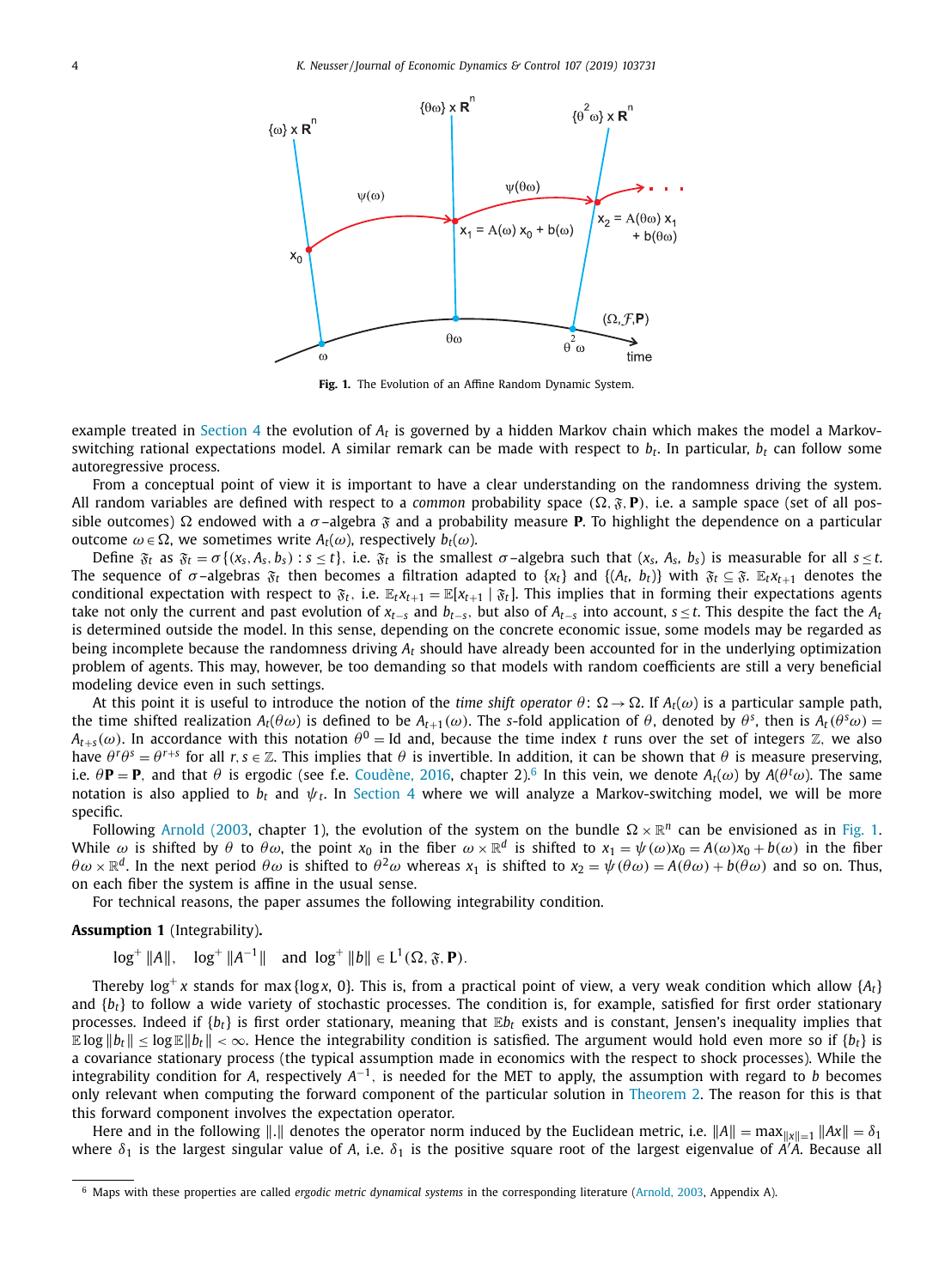<span id="page-4-0"></span>norms are equivalent in  $\mathbb{R}^d$ , the integrability assumption and the Multiplicative Ergodic Theorem (MET) presented below are independent from any specific submultiplicative norm.

**Boundary conditions** The model setup is completed by assuming some boundary conditions. They usually come in two forms: initial value and boundedness conditions. The former can be written as

$$
c = Rx_0, \qquad c \in \mathbb{R}^r, \tag{2.2}
$$

where *R* is a given  $(r \times d)$  matrix of rank  $r, 0 \le r \le d$ . In its simplest and most widely used form  $r \le d$  variables, say the first *r* variables, are predetermined variables. In this case  $R = (I_r, 0)$  which fixes the first *r* elements of  $x_0$  to be equal to *c*. When  $r < d$ , the initial value conditions are not sufficient to pin down  $x_0$  uniquely. Hence, they are complemented by boundedness conditions:

there exists 
$$
M \in \mathbb{R}
$$
 such that  $||x_t|| < M$  for all  $t \in \mathbb{Z}$ . (2.3)

The latter conditions are usually rationalized by assuming *b<sup>t</sup>* to be bounded which, depending on the particular model in mind, implies that unbounded solutions  $\{x_t\}$  are economically not feasible or sensible.

## *2.2. Preliminary considerations*

The expectational difference Eq. [\(2.1\)](#page-2-0) satisfies the *superposition principle*: given two solutions  $\{x_t^{(1)}\}$  and  $\{x_t^{(2)}\}$ , then  ${x_t^{(1)} - x_t^{(2)}}$  satisfies the linear expectational difference

$$
\mathbb{E}_{t}x_{t+1}=A_{t}x_{t}.\tag{2.4}
$$

Thus, every solution is of the form:

$$
x_t = x_t^{(g)} + x_t^{(p)}
$$

where  $\{x_t^{(g)}\}$  denotes the general solution of the linear Eq. (2.4) and  $\{x_t^{(p)}\}$  a particular solution of Eq. [\(2.1\).](#page-2-0) Hence, the solution can be found in two steps. First, find the general solution of the linear Eq.  $(2.4)$  and then look for a particular solution of Eq.  $(2.1)$ .<sup>7</sup> We first turn our attention to the general solution of the linear Eq.  $(2.4)$  and postpone the construction of a particular solution to [Section](#page-6-0) 3.

In order to find the general solution to the linear expectational difference Eq. (2.4) define  $\Phi(t) = \Phi(t, \omega)$  as the random matrix product:

$$
\Phi(t) = \Phi(t, \omega) = \begin{cases} A_{t-1}(\omega) \dots A_1(\omega) A_0(\omega), & t = 1, 2, \dots; \\ I_d, & t = 0; \\ A_t(\omega)^{-1} \dots A_{-1}(\omega)^{-1}, & t = -1, -2, \dots \end{cases}
$$

This defines a *linear cocycle* over  $\theta$ , i.e.  $A: \Omega \to \mathbb{GL}(n)$  is measurable,  $\Phi(0, \omega) = I_d$ , and  $\Phi(t + s, \omega) = \Phi(t, \theta^s \omega) \Phi(s, \omega)$  for all  $t, s \in \mathbb{Z}$  and all  $\omega \in \Omega$ . Hence,  $I_d = \Phi(0, \omega) = \Phi(t, \theta^{-t}\omega)\Phi(-t, \omega)$  which implies the following Lemma by direct calculation.

**Lemma 1.** *The cocycle properties imply*

$$
\Phi(-t, \omega) = \Phi(t, \theta^{-t}\omega)^{-1}
$$

$$
\Phi(t, \omega)^{-1} = \Phi(-t, \theta^t\omega).
$$

Next define a new variable  $y_t$  as  $y_t = \Phi(t)^{-1}x_t$ . It is easy to see that  $\{y_t\}$  is a martingale:

$$
\mathbb{E}_t y_{t+1} = \mathbb{E}_t (\Phi(t+1)^{-1} x_{t+1}) = \Phi(t+1)^{-1} \mathbb{E}_t x_{t+1} = \Phi(t+1)^{-1} A_t x_t = y_t.
$$

Similarly, the time reversed process  $\tilde{y}_t = y_{-t}$ ,  $t \in \mathbb{Z}$ , is also a martingale. This implies without any additional assumptions that there exists a random variable *y* satisfying  $\lim_{t\to\infty} y_t = y$  a.s. and in mean (see [Grimmett](#page-15-0) and Stirzaker, 2001, section 12.7). Moreover, the original martingale can be reconstructed from *y* by setting  $y_t = \mathbb{E}(y | \mathfrak{F}_t)$ . Thus, the space of martingales can be continuously parameterized by the space of random variables which are measurable with respect to  $\mathfrak F$  where  $\mathfrak F$  =  $\sigma(\bigcup_{t\in\mathbb{Z}}\mathfrak{F}_t)^8$  The general solution of the linear Eq. (2.4) can therefore be represented as

$$
x_t = (A_{t-1} \dots A_1 A_0) x = \Phi(t) x,\tag{2.5}
$$

where *x* is some random variable measurable with respect  $\tilde{x}$ .

Given some starting value x and a realisation  $\omega$ , the Eq. (2.5) determines one particular trajectory or solution. Hence, trajectories are parameterized by x and  $\omega$  and are denote by  $x_t = \varphi(t, \omega, x) = \Phi(t, \omega)x$ . The existence and the stability properties of the solutions (2.5) depend crucially on the convergence of the matrix products  $\Phi(t)$ .<sup>9</sup>

<sup>7</sup> Cho [\(2016\)](#page-15-0) follows a similar, but not exactly equal, two step procedure.

<sup>8</sup> Compare this to Klein [\(2000,](#page-15-0) Definition 4.3 and Assumption 4.2)

<sup>&</sup>lt;sup>9</sup> The study of random matrix products has a long history going back to [Bellman](#page-15-0) (1954) and culminated in the acclaimed theorems by Furstenberg and Kesten (1960) and, more relevant for this paper, Oseledets' [Multiplicative](#page-15-0) Ergodic Theorem (MET) [\(Oseledets,](#page-16-0) 1968).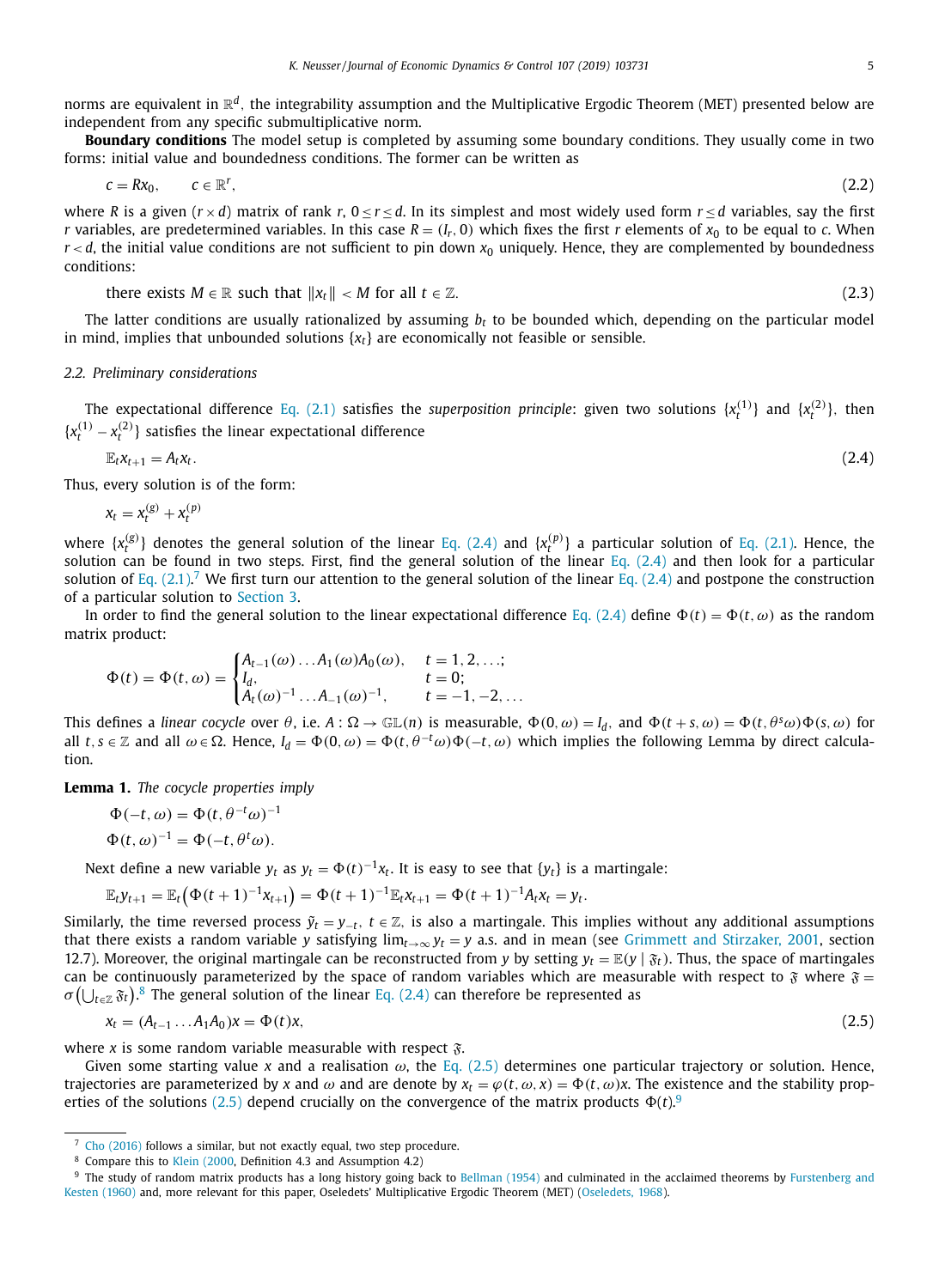## <span id="page-5-0"></span>*2.3. Definition and interpretation of Lyapunov exponents*

The convergence behavior of  $\Phi(t)$  is best understood via the notion of *Lyapunov exponents*. As a motivation consider first the univariate case  $d = 1$ . In this case  $\Phi(t)$  is just a product of randomly drawn nonzero scalars  $a_t$ . Thus,  $\Phi(t) = a_{t-1} \ldots a_1 a_0$ . Given some trajectory  $x_t = \varphi(t, \omega, x) = \Phi(t)x$ , consider a new trajectory obtained by a small perturbation  $\Delta x$  of the starting value *x*. The resulting change  $\Delta x_t$  at time *t* in the trajectory is then  $\Delta x_t = \varphi(t, \omega, \Delta x) = \Phi(t, \omega) \Delta x$ . This motivates to define the *Lyapunov exponent* λ as the mean exponential rate of divergence or convergence of the two trajectories as *t*→∞ and  $|\Delta x|$  → 0. Hence  $\lambda$  approximately satisfies  $|\Delta x_t| \approx e^{t\lambda} |\Delta x|$  and the Lyapunov exponent can be expressed as

$$
\lambda(\omega, x) = \lim_{t \to \infty} \lim_{|\Delta x| \to 0} \frac{1}{t} \log \frac{|\Delta x_t|}{|\Delta x|} = \lim_{t \to \infty} \frac{1}{t} \sum_{j=0}^{t-1} \log |a_j|.
$$

In order to guarantee that the limits make sense, the limes superior is usually used instead. The definition above implies that convergence is achieved when the Lyapunov exponent is negative and divergence when it is positive.<sup>10</sup> Hence, the Lyapunov exponent characterizes the stability of the zero solution  $x_t = \varphi(t, \omega, 0) = 0$ , for all *t*, which represents the deterministic steady state. Moreover, if the sequence  $a_t=a(\theta^t\omega)$  is ergodic and  $\mathbb E\log|a|$  exists, Birkhoff's ergodic theorem implies  $\lim_{t\to\infty} \frac{1}{t} \sum_{j=0}^{t-1} \log |a_j| = \mathbb{E} \log |a|$ .<sup>11</sup>

In the multivariate case we have to make two modifications to the above definition. First, the absolute value is replaced by the norm. Second, the logarithm of a matrix product is not the sum of the logarithms of its factors. These considerations lead to define the Lyapunov exponents as follows:

$$
\lambda(\omega, x) = \limsup_{t \to \infty} \frac{1}{t} \log \|\varphi(t, \omega, x)\| = \limsup_{t \to \infty} \frac{1}{t} \log \|\Phi(t, \omega)x\|, \qquad x \neq 0.
$$
\n(2.6)

The Lyapunov exponent therefore describes the asymptotic exponential growth rate of the linear random dynamical system  $x_{t+1} = A_t x_t$  with initial value  $x \neq 0$ . Readers not familiar with Lyapunov exponents should consult [Appendix](#page-11-0) A which shows the relation to the eigenvalues in the case of constant coefficient.

The Lyapunov exponents can also be deduced from the eigenvalues of  $\Phi(t)' \Phi(t)$ . Because this matrix is positive definite, its eigenvalues  $\mu_i(t)$ ,  $i = 1, \ldots, d$ , are strictly positive and it can be diagonalized by an orthogonal matrix  $Q(t)$  $(q_1(t),..., q_d(t))$ . Taking  $x = q_i(t)$ ,

$$
\frac{1}{t} \log \|\varphi(t,\omega,x)\| = \frac{1}{t} \log(q_i(t)'\Phi(t)'\Phi(t)q_i(t))^{1/2} = \frac{1}{2t} \log(q_i(t)'\eta_i(t)\mu_i(t)) = \frac{1}{2t} \log(\mu_i(t)).
$$

Thus, for large *t*, the Lyapunov exponent  $\lambda(\omega,q_i)\approx\frac{1}{2t}\log(\mu_i(t))$ . The derivation shows that there are at most *d* different Lyapunov exponents. Moreover, if *x* is arbitrary, the behavior is dominated by the direction corresponding to the largest eigenvalue.

It will be the subject of Oseledets' theorem to show that there exist only a finite number ℓ ≤ *d* of different Lyapunov exponents. The set of all Lyapunov exponents is called the *Lyapunov spectrum*. These exponents are actually obtained as (double-sided) limits and are independent of x and  $\omega$ . However, which one of the  $\ell$  exponents is actually achieved in the limit depends on the initial direction *x*. The importance of the Lyapunov exponents with their corresponding Lyapunov spaces (introduced in the next section) derives from their ability to perfectly substitute the eigenvalue/eigenspace analysis which provides no information in the case of time-varying coefficients. Indeed, as noted in the Introduction, the eigenvalues of the "time frozen" or "local" matrices *A<sup>t</sup>* are uninformative about the stability of the underlying system of difference equations.<sup>12</sup>

#### *2.4. Oseledets' Multiplicative Ergodic Theorem*

Indeed Oseledets' Multiplicative Ergodic Theorem (MET) [\(Oseledets,](#page-16-0) 1968) lifts the results from standard linear algebra which underlies the constant coefficient case to dynamical systems with random coefficients. An extensive exposition of this theorem with proofs and technical details can be found in [Arnold](#page-15-0) (2003) and Viana [\(2014\).](#page-16-0)<sup>13</sup> Here I follow Colonius and Kliemann (2014) and present a more [accessible](#page-15-0) version.<sup>14</sup>

**Theorem [1](#page-3-0)** (Multiplicative Ergodic Theorem (MET)). Assuming the integrability condition 1 to hold, the linear random coefficient dynamical system  $x_{t+1}=A_t x_t$  induces a splitting of  $\R^d$  into  $\ell\leq d$  linear subspaces  $L_j(\omega)$ ,  $j=1,\ldots,\ell.$  These subspaces have the *following properties:*

<sup>&</sup>lt;sup>10</sup> The case of a zero Lyapunov exponent is more intricate and will be excluded later on (see [Assumption](#page-6-0) 2).

<sup>11</sup> See also [Appendix](#page-12-0) B.

<sup>&</sup>lt;sup>[1](#page-0-0)2</sup> See also footnote 1 for references.

<sup>13</sup> [Argyris](#page-15-0) et al. (2015, Section 5.4) provides an intuitive introduction to the subject.

<sup>&</sup>lt;sup>14</sup> It is not the most general formulation as there are versions of this theorem with one-sided time (i.e. N instead of  $\mathbb{Z}$ ), continuous time, possibly noninvertible matrices  $A_t$ , and more general notions of time shift  $\theta$ .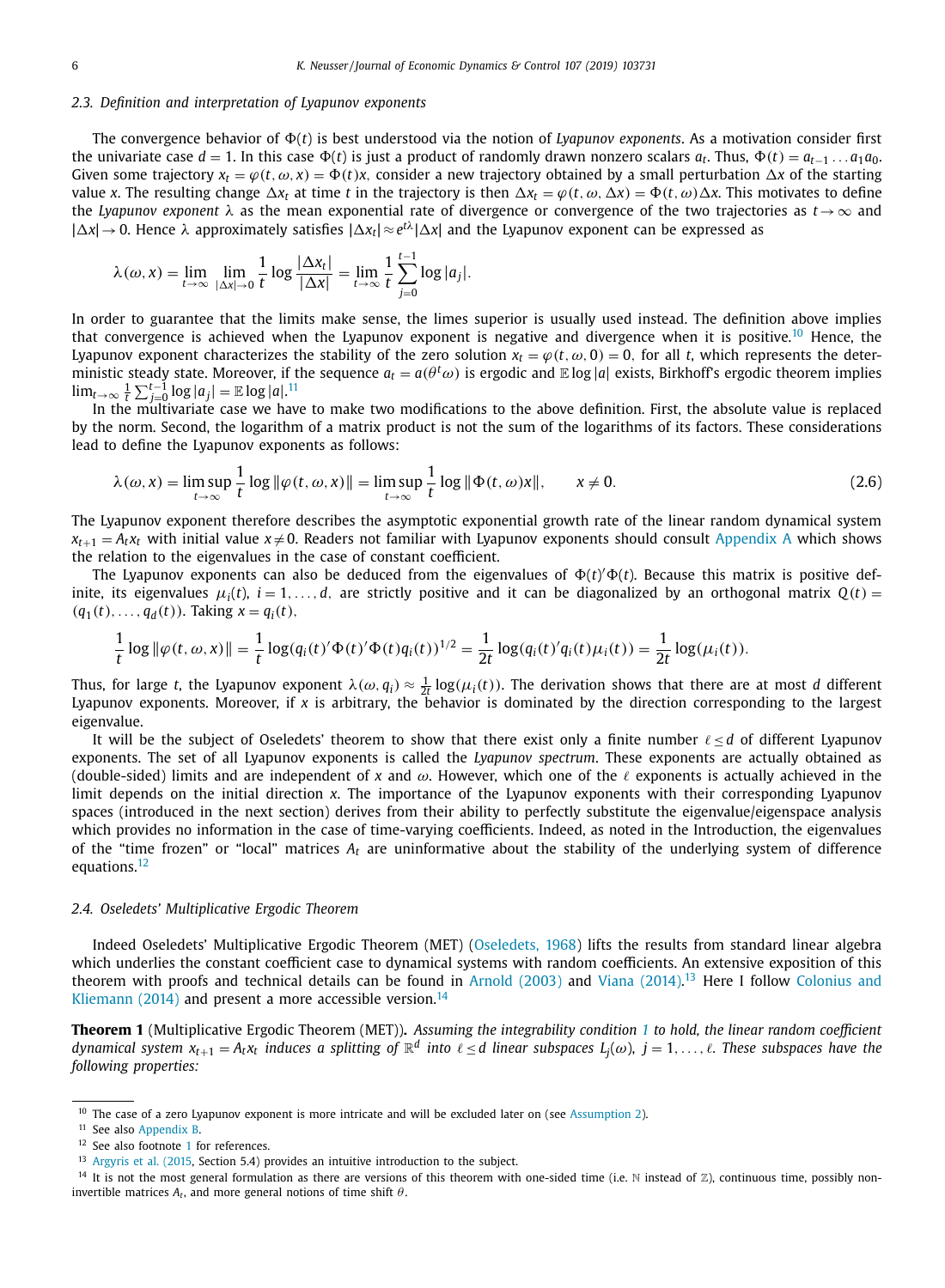<span id="page-6-0"></span>(i) *There is a decomposition (splitting)*

$$
\mathbb{R}^d = L_1(\omega) \oplus \cdots \oplus L_\ell(\omega)
$$

of  $\R^d$  into the direct sum of  $\ell$  random subspaces  $L_j(\omega)$ . These subspaces are not constant, but depend measurably on  $\omega$ . However, their dimensions remain constant and equal to  $d_j$ . The spaces  $L_j(\omega)$  are called Lyapunov spaces.

- (ii) The Lyapunov spaces are equivariant, i.e.  $A(\omega)L_j(\omega) = L_j(\theta \omega)$ .
- (iii) There are real numbers  $\infty > \lambda_1 > \ldots > \lambda_\ell > -\infty$  such that for each  $x\in\R^d\setminus\{0\}$  the Lyapunov exponent  $\lambda(\omega,x)\in\R$  $\{\lambda_1, \ldots, \lambda_\ell\}$  *exists as a limit and*

$$
\lambda(\omega, x) = \lim_{t \to \pm \infty} \frac{1}{t} \log \|\varphi(t, \omega, x)\| = \lambda_j \text{ if and only if } x \in L_j(\omega) \setminus \{0\}.
$$

(iv) *The limit*

$$
\Upsilon(\omega) = \lim_{t \to \infty} \left( \Phi(t, \omega)' \Phi(t, \omega) \right)^{1/2t} \tag{2.7}
$$

exists as a positive definite matrix. The different eigenvalues of  $\Upsilon(\omega)$  are constants and can be written as  $\exp(\lambda_1) > ... >$  $\exp(\lambda_\ell)$ ; the corresponding random eigenspaces are  $L_1(\omega), \ldots, L_\ell(\omega)$ .

(v) The Lyapunov exponents are obtained as limits from the singular values  $\sigma_k$  of  $\Phi(t, \omega)$  as follows. The set of indices {1, 2, ..., d}  $c$  *can be decomposed into subsets*  $S_j, \ j = 1, \ldots, \ell,$  *such that for all*  $k \in S_j,$ 

$$
\lambda_j = \lim_{t \to \infty} \frac{1}{t} \log \delta_k(\Phi(t, \omega)).
$$

It is worth emphasizing that, although the Lyapunov subspaces  $L_j(\omega)$  are random as they depend on  $\omega$ , their dimension remains constant and equal to  $d_j$ . Moreover, they are, in general, not orthogonal to each other. Note also the equivariance (invariance or covariance) of these subspaces, i.e.  $A(\omega)L_j(\omega)=L_j(\theta\omega)$ . This property becomes relevant in the numerical implementation. There exists an alternative decomposition of  $\mathbb{R}^d$  into orthogonal subspaces. These subspaces are, however, no longer equivariant (see [Froyland](#page-15-0) et al., 2013, for details). [Appendix](#page-12-0) B provides further explanations of the MET.

## **3. Construction of solutions**

Given these preliminaries, it is now possible to construct explicit solution formulas. Divide, for this purpose, the state space into three subspaces  $L^s(\omega)$ ,  $L^c(\omega)$ , and  $L^u(\omega)$  corresponding to the Lyapunov spaces with negative, zero, and positive Lyapunov exponents:

$$
L^{s}(\omega) = \bigoplus_{\lambda_{j} < 0} L(\lambda_{j}, \omega), \quad L^{c}(\omega) = L(0, \omega), \text{ and } L^{u}(\omega) = \bigoplus_{\lambda_{j} > 0} L(\lambda_{j}, \omega).
$$

These subspaces are called the stable subspace, the center, and the unstable subspace, respectively. Thus, the zero solution of  $x_{t+1} = A_t x_t$  is asymptotically stable if and only if all Lyapunov exponents are negative, or equivalently if the top Lyapunov exponent (the largest Lyapunov exponent) is negative [\(Bougerol](#page-15-0) and Picard, 1992; Brandt, 1986; Francq and Zakoïan, 2001). This is equivalent to  $L^s(\omega) = \mathbb{R}^d$  for some (hence for all)  $\omega$ . In the context of rational expectations models, however, the Lyapunov spectrum (the set of all Lyapunov exponents) is needed to derive an explicit solution formula.

The difference Eq. [\(2.1\)](#page-2-0) is called *hyperbolic* if  $L^c(\omega) = \emptyset$  or, equivalently, if all Lyapunov exponents are different from zero. For a hyperbolic difference equation the zero solution is called a *saddle point* if both  $L^s(\omega)$  and  $L^u(\omega)$  have dimensions  $d^s = \dim L^s(\omega)$ , respectively  $d^u = \dim L^u(\omega)$ , strictly greater than zero. In the following, we assume the difference equation to be hyperbolic.

**Assumption 2** (Hyperbolicity). The linear state Eq.  $(2.4)$  is hyperbolic, i.e.  $L^c = \emptyset$ .

The hyperbolicity assumption becomes particularly relevant when the difference equation is obtained from the linearization of a nonlinear system. Then the Hartman–Grobman theorem tells us that, under the assumption of hyperbolicity, the stability properties of the nonlinear system can be inferred from those of the linearized one (see f.e [Robinson](#page-16-0) (1999, chapter 5) or [Coudène](#page-15-0) (2016, chapter 8) and [Arnold](#page-15-0) (2003, section 4.2.1 and chapter 7) for the random coefficient case). The hyperbolicity assumption also becomes relevant when constructing a particular solution.

Next define  $\pi^{s}(\omega)$  :  $\mathbb{R}^{d} \to L^{s}(\omega)$  as the projection onto  $L^{s}(\omega)$  along  $L^{u}(\omega)$  and  $\pi^{u}(\omega)$  :  $\mathbb{R}^{d} \to L^{u}(\omega)$  as the projection onto  $L^{\mu}(\omega)$  along  $L^{s}(\omega)$ . These projections depend on  $\omega$  because the Lyapunov spaces are random. They can be written in terms of matrices [\(Meyer,](#page-16-0) 2000, chapter 2.9):

$$
\pi^{s}(\omega) = B(\omega) \begin{pmatrix} I_{d^{s}} & 0 \\ 0 & 0 \end{pmatrix} B^{-1}(\omega) \quad \text{and} \quad \pi^{u}(\omega) = B(\omega) \begin{pmatrix} 0 & 0 \\ 0 & I_{d^{u}} \end{pmatrix} B^{-1}(\omega)
$$

where  $B(\omega)$  is a basis of  $\mathbb{R}^d$  obtained from the union of the basis of  $L^s(\omega)$  and  $L^u(\omega)$ . Although the Lyapunov spaces vary implying varying basis  $B(\omega)$ , the dimensions  $d^s$  and  $d^u$  are fixed as stated by the MET.<sup>15</sup> Moreover, the equivariance of the Lyapunov spaces (see (ii) in [Theorem](#page-5-0) 1) implies that  $\pi^{s}(\theta^t\omega)\Phi(t,\omega) = \Phi(t,\omega)\pi^{s}(\omega)$  and similarly for  $\pi^{u}(\omega)$ .

<sup>&</sup>lt;sup>15</sup> Compare this to the case of triangular matrices discussed in [Appendix](#page-12-0) B.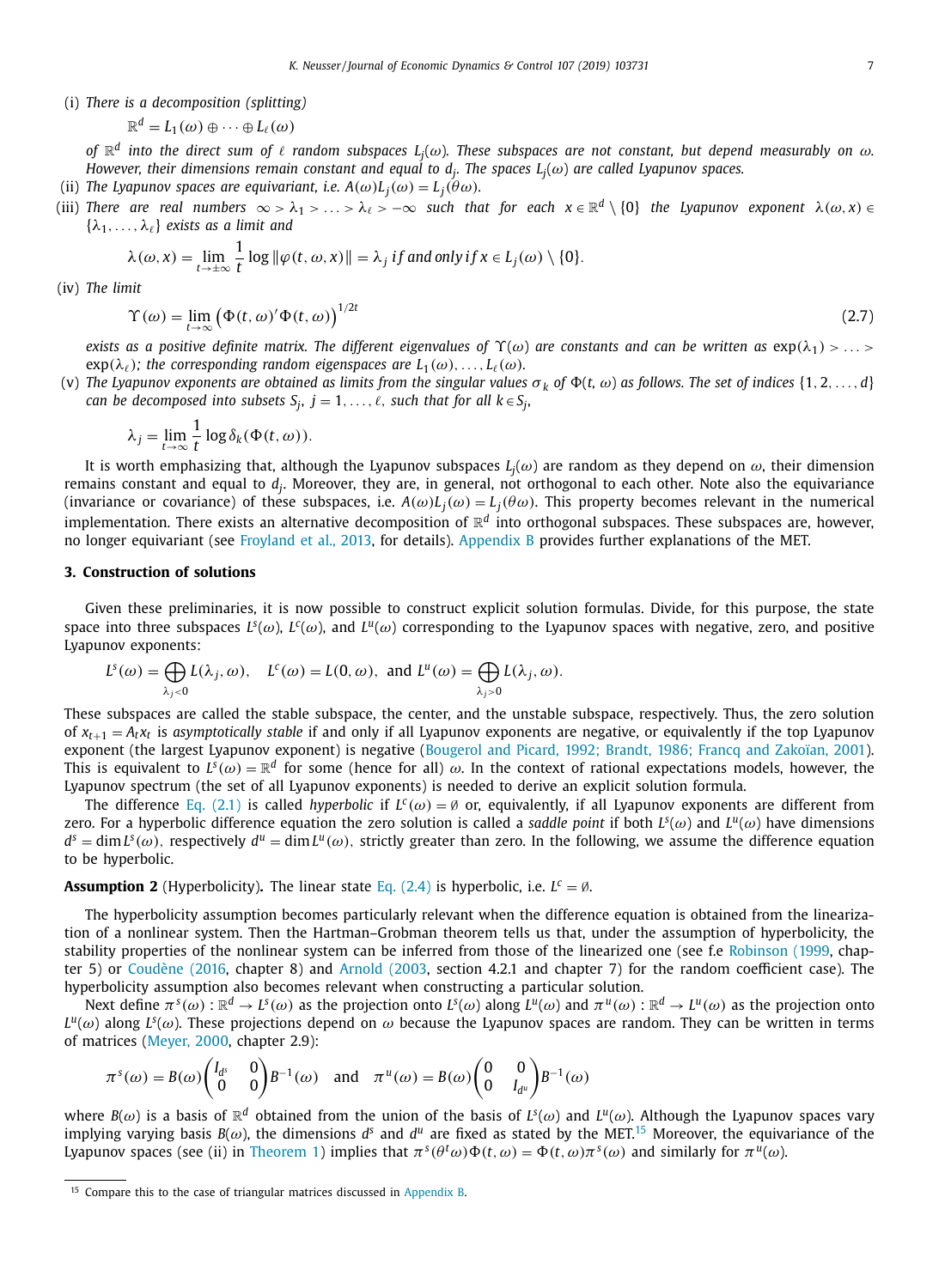<span id="page-7-0"></span>Given these preliminaries, it is possible to construct a particular solution  $x_r^{(p)}$  using the towering property of conditional expectations. This leads to the following theorem which is similar in spirit to the analysis of [Blanchard](#page-15-0) and Kahn (1980), Klein [\(2000\)](#page-15-0) or Sims [\(2001\).](#page-16-0)

**Theorem 2** (Solution Formula). The rational expectations model consisting of the difference Eq. [\(2.1\)](#page-2-0) and the boundary condi*tions [\(2.2\)](#page-4-0) and [\(2.3\)](#page-4-0) admits a unique solution of the form*

$$
x_t(\omega) = \Phi(t, \omega)x(\omega) + \underbrace{x_t^{(b)}(\omega)}_{=x_t^{(p)}} + x_t^{(f)}(\omega)
$$
\n(3.1)

*where*

$$
\begin{aligned}\n\mathbf{x}_{t}^{(b)}(\omega) &= \Phi(t,\omega) \sum_{j=0}^{\infty} \Phi(t-j,\omega)^{-1} \pi^{s} (\theta^{t-j}\omega) b_{t-j-1} \\
\mathbf{x}_{t}^{(f)}(\omega) &= -\Phi(t,\omega) \mathbb{E}_{t} \left[ \sum_{j=0}^{\infty} \Phi(t+j+1,\omega)^{-1} \pi^{u} (\theta^{t+j+1}\omega) b_{t+j} \right]\n\end{aligned}
$$

*if [Assumptions](#page-3-0) 1 and [2](#page-6-0) hold and if the rank condition*

$$
\text{rank}\left(\begin{pmatrix} R \\ \left(0 & I_{d^u}\right)B(\omega)^{-1} \end{pmatrix} = d \tag{3.2}
$$

is satisfied. In this case,  $x(\omega)$  is uniquely determined from the equation system  $c-Rx_0^{(p)}=Rx(\omega)$  and  $\pi^u(\omega)x(\omega)=0$ .

## **Proof.** The proof is relegated to  $Appendix$   $C. \Box$

As in the constant coefficient case, the particular solution  $x_t^{(p)}$  is the sum of a backward solution  $x_t^{(b)}$  and a forward solution  $x_t^{(f)}$ . Whereas  $x_t^{(b)}$  corresponds to the negative Lyapunov exponents,  $x_t^{(f)}$  is associated with the positive Lyapunov exponents. The two parts, therefore, have the interpretation of present values with time-varying "discount factors". The projections applied to *bt*−*j*−<sup>1</sup> and *bt*+*<sup>j</sup>* guarantee that discounting is applied only in the directions where the infinite sum converges.

The condition  $\pi^u(\omega)x(\omega) = 0$  implies that the initial value  $x(\omega)$  points into the direction of the stable subspace. Hence, the term  $\Phi(t, \omega)x(\omega)$  vanishes in the long run and the system approaches the "moving steady state"  $x_t^{(p)} = x_t^{(b)} + x_t^{(f)}$ . This steady state is composed in general of backward looking and a forward looking component and induces an invariant distribution.

## **Corollary 1.**  $r = d^s$  is a necessary condition for the existence of a unique nonexplosive solution.

If  $r < d^s$ , there exists a whole family of nonexplosive solutions and the system is then called *indeterminate*. If  $r > d^s$ , the equation system is overdetermined and no nonexplosive solution exists.

Two important special case arise if all Lyapunov exponents are either positive or negative.

**Corollary 2.** *If all Lyapunov exponents are strictly positive, the unique solution is given by*

$$
x_t = -\Phi(t, \omega) \mathbb{E}_t \left[ \sum_{j=0}^{\infty} \Phi(t + j + 1, \omega)^{-1} b_{t+j} \right].
$$
\n(3.3)

**Proof.** If all Lyapunov exponents are positive,  $d^u = d$  and  $\pi^u(\omega) = I_d$ . In this situation, the rank condition implies that a unique solution can only arise if there is no initial condition. Hence,  $x_0(\omega) = 0$  because  $\pi^u(\omega)x_0(\omega) = x_0(\omega) = 0$ . Clearly, any nonzero starting value would violated the bounded condition because  $\Phi(t, \omega)x(\omega)$  would explode.  $\Box$ 

**Corollary 3.** *If all Lyapunov exponents are strictly negative, the unique long-run solution is given by*

$$
x_t = \Phi(t, \omega) \sum_{j=0}^{\infty} \Phi(t - j, \omega)^{-1} b_{t-j-1}.
$$
\n(3.4)

**Proof.** If all Lyapunov exponents are strictly negative,  $d^s = d$  and  $\pi^s(\omega) = I_d$ . In this situation, the rank condition determines the starting value x uniquely as the condition  $\pi^u(\omega)x(\omega) = 0$  presents no restriction. Because the Lyapunov exponents are strictly negative, the term  $\Phi(t, \omega) x(\omega)$  vanishes as  $t \to \infty$ . Hence, in the long-run only the solution (3.4) remains.  $\Box$ 

Note that the solution (3.4) is exactly the solution derived by Brandt [\(1986\),](#page-15-0) [Bougerol](#page-15-0) and Picard (1992), and Francq and Zakoïan (2001).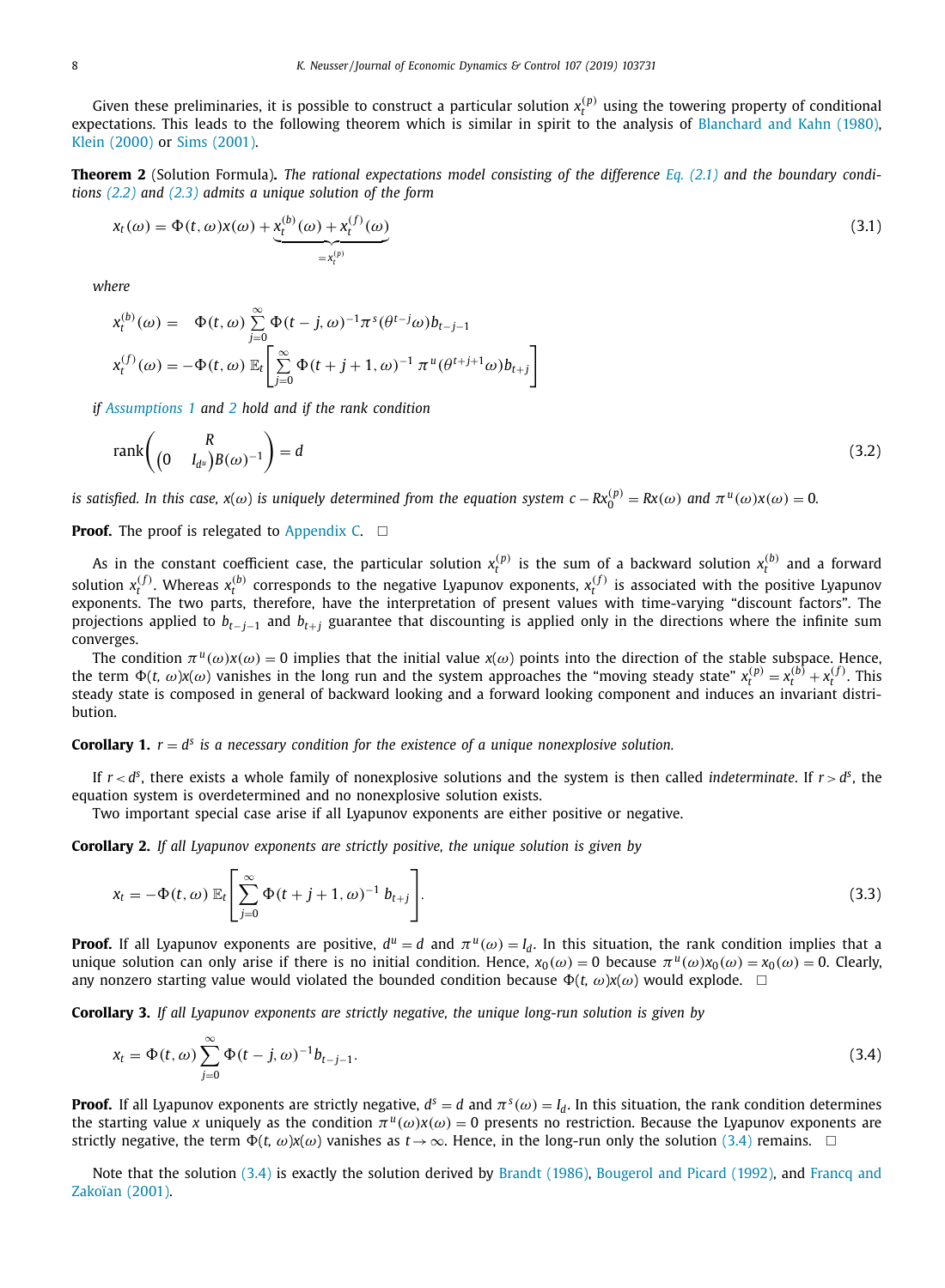## <span id="page-8-0"></span>**4. The new Keynesian model with random policies**

## *4.1. Specification of the random dynamics*

For this approach to be of practical use, it is important to understand how the Lyapunov exponents depend on the underlying randomness and whether they are robust with regard to perturbations. In particular, one wants to know whether this dependence is continuous. While this is a delicate issue in general which is the subject of current research (see Viana [\(2014,](#page-16-0) chapters 9 and 10) and [Backes](#page-15-0) et al. (2018)), continuity is guaranteed for the application envisaged in this paper.

More specifically,  $A_t$  is the outcome of a Markov chain with finite state space  $S = \{1, 2, \ldots, s\}$ . To each state  $j \in S$  there is associated a matrix  $A^{(j)} \in \mathbb{GL}(d)$ . The probability space  $\Omega$  is then given by sequences of states over Z, i.e.  $\Omega = S^{\mathbb{Z}} = \{\omega \mid \omega\}$  $\omega = (\omega_j)_{j \in \mathbb{Z}}$  with  $\omega_j \in S$ , and the time shift  $\theta$  is defined as  $\theta \omega = \theta(\omega_j) = (\omega_{j+1})$ .

The probability measure **P** on  $\Omega$  is the Markov measure associated with the transition matrix *P* where

$$
(P)_{ij} = P[A(\theta \omega) = A^{(j)} | A(\omega) = A^{(i)}], \quad i, j = 1, ..., s.
$$

Thereby (*P*)*ij* is the probability of moving to state *j* conditional of being in state *i*. We assume the Markov chain defined through *P* to be regular, i.e. *P* is irreducible (ergodic) and aperiodic. Hence, there exists a unique stationary distribution δ satisfying  $\delta'P = \delta'$ ,  $\delta \gg 0$ , and  $\lim_{t\to\infty} \delta'_0P^t = \delta'$  for any initial distribution  $\delta_0$ . For  $s = 2$ , [Malheiro](#page-16-0) and Viana (2015) showed that the Lyapunov exponents depend continuously on the parameters in  $A^{(1)}$  and  $A^{(2)}$ , and P. Moreover, this is equivalent to the continuity with respect to the corresponding Lyapunov spaces (Backes and [Poletti,](#page-15-0) 2017).<sup>16</sup> With this specification, the model becomes a Markov–switching rational expectations model which is the prime example analyzed in the economics literature so far. Hence, the results presented below are comparable to those presented there. However, it is worth emphasizing that the approach based on the MET is very versatile and can account for other {*At*} processes.

The following example considers a Markov-switching specification with just two states where the state transition matrix is taken to be

$$
P=\begin{pmatrix}1-p&p\\q&1-q\end{pmatrix},\qquad p,q\in(0,1).
$$

As *p*,  $q \in (0, 1)$ , the chain is regular with invariant distribution  $\delta' = \left(\frac{q}{p+q}, \frac{p}{p+q}\right)$ . Thus,  $\delta$  is the unique distribution which satisfies  $\delta'P = \delta'$ . Hence, the chain is on average in  $q/_{(p+q)}$  percent of the time in state one and  $p/_{(p+q)}$  percent of the time in state two. The mean exit time from state *i* is  $1/(1 - (P)_{ii})$  which equals  $1/p$  for state one and  $1/q$  for state two. For  $p = q = 1/2$  the chain has no memory and the sequence of states is iid. Following [Shorrocks](#page-16-0) (1978), define a mobility index *M*(*P*) as

$$
M(P) = \frac{d - \text{tr}P}{d - 1} = p + q.
$$

This index is equal to the reciprocal of the harmonic mean of the mean exit times.<sup>17</sup> It can be interpreted as measuring the randomness or mobility of the chain.

As there is in general no analytical solution for the Lyapunov exponents, numerical computations have to be applied. Because of the exponential growth of the entries in the matrix product  $\Phi(t)$ , numerical computations are not a straightforward task. A naive application quickly results in numerical overflows. I therefore make use of the iterative QR procedure outlined in Dieci and Elia [\(2008\).](#page-15-0) [Computations](#page-15-0) of the Lyapunov spaces are more involved and numerically sensitive (Froyland et al., 2013). The [Appendix](#page-14-0) D provides more details.

#### *4.2. Model specification*

I take the canonical New Keynesian model (NK model) as my prime example. This model has been extensively analyzed in the literature and seems to be a natural first application.<sup>18</sup> Papers most closely related to this one are Lubik and Schorfheide (2004), Davig and Leeper [\(2007\),](#page-15-0) [Farmer](#page-15-0) et al. (2009), [Galí \(2011\),](#page-15-0) Chen et al. [\(2015\),](#page-15-0) [Foerster](#page-15-0) (2016), and Cho [\(2016\).](#page-15-0) A simple version of this model typically consists of the following three equations:

| $y_t = \mathbb{E}_t y_{t+1} - \sigma^{-1} (i_t - \mathbb{E}_t \pi_{t+1}) + u_t^d$ | (IS-equation)                    |
|-----------------------------------------------------------------------------------|----------------------------------|
| $\pi_t = \beta \mathbb{E}_t \pi_{t+1} + \kappa y_t + u_t^s,$                      | (forward-looking Phillips-curve) |
| $i_t = \phi_t \pi_t$                                                              | (Taylor-rule)                    |

<sup>&</sup>lt;sup>16</sup> I thank Jairo Bochi and Anthony Quas for pointing this out to me and indicating me the relevant literature.

<sup>&</sup>lt;sup>17</sup> The index is actually conceived by [Shorrocks](#page-16-0) (1978) for stochastic matrices with quasi dominant diagonals. This aspect is, however, irrelevant for our purposes.

<sup>&</sup>lt;sup>18</sup> See [Galí \(2018\)](#page-15-0) for a recent assessment of the model.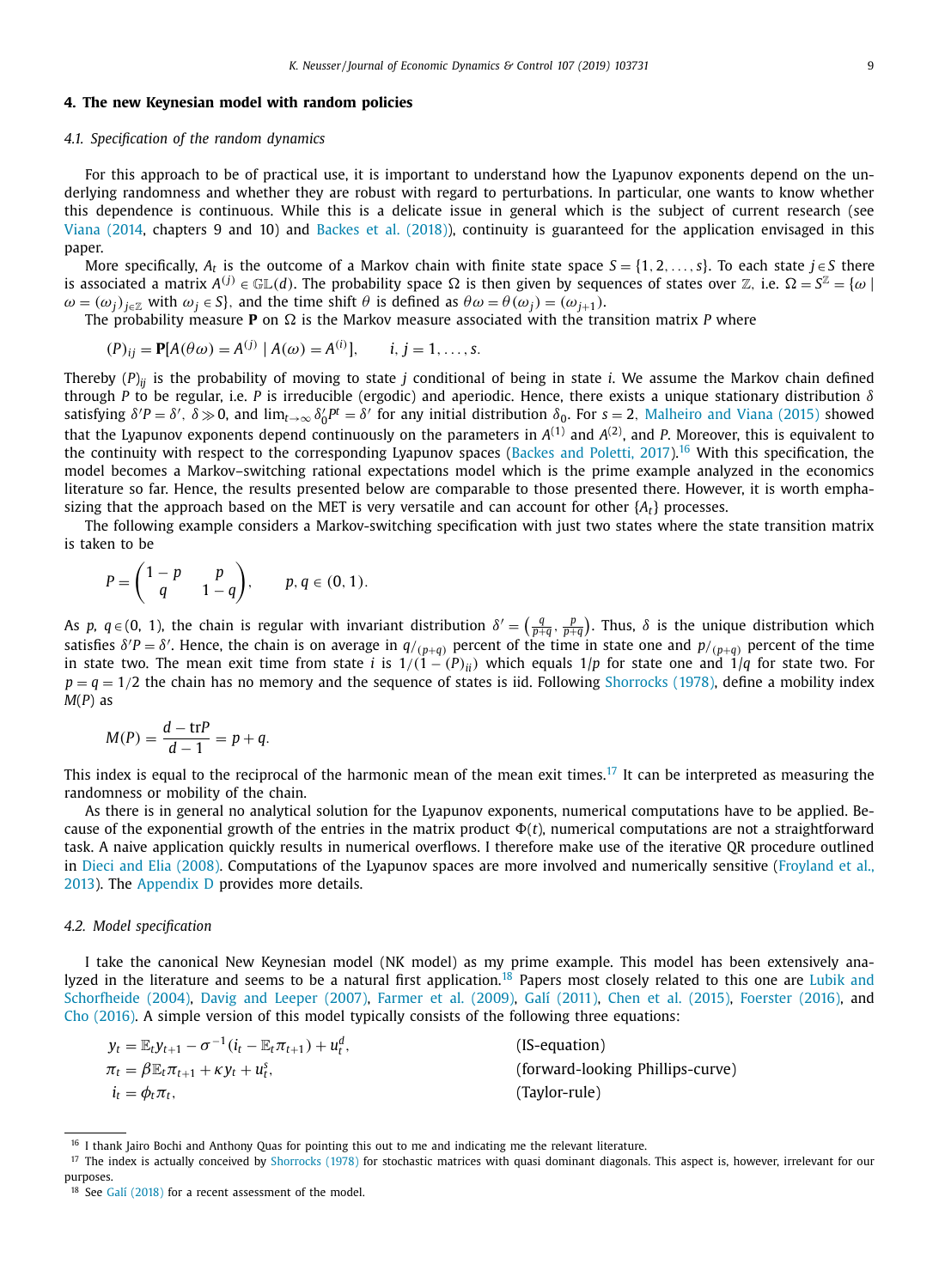<span id="page-9-0"></span>

| Table 1                                                                |  |  |
|------------------------------------------------------------------------|--|--|
| Characteristics of Transition Matrices and $\phi_{\lambda_{\min}=0}$ . |  |  |

| specification $(p, q)$ | invariant distribution | mean exit times |         |      |                              |
|------------------------|------------------------|-----------------|---------|------|------------------------------|
|                        |                        | state 1         | state 2 | M(P) | $\varphi_{\lambda_{\min}=0}$ |
| (0.5, 0.5)             | (0.5, 0.5)'            | 2               |         |      | 2.43                         |
| (0.6, 0.4)             | (0.4, 0.6)'            | 5/3             | 5/2     |      | 1.73                         |
| (0.75, 0.75)           | (0.5, 0.5)'            | 4/3             | 4/3     | 1.5  | 2.26                         |
| (0.25, 0.25)           | (0.5, 0.5)'            | 4               |         | 0.5  | 3.86                         |

 $\phi_{\lambda_{\min}=0}$  is the cutoff value where the model switches from indeterminate to determinate

where the endogenous variables  $y_t$ ,  $\pi_t$ , and  $i_t$  denote income (output gap), the rate of inflation and the nominal interest rate.  $u_t^d$  and  $u_t^s$  are exogenous demand and supply shocks, respectively. The parameters have the usual interpretation:  $\sigma > 0$ is the intertemporal elasticity of substitution,  $\beta \in (0, 1)$  is the subjective discount factor of households, and  $\kappa > 0$  is the slope of the Phillips-curve. In this simplified version of the NK model there are no initial conditions so that [Corollary](#page-7-0) 2 applies.

As is well-known, the determinacy of the model depends on the strength with which the monetary authority reacts to inflation. For values of  $\phi$  below one, the model becomes indeterminate, whereas for values above one there exists a unique solution. However, monetary policy rules are not constant over time and can often, at least for some time, be characterized as policies with  $0 < \phi < 1$  (see Davig and [Leeper](#page-15-0) (2007) and [Galí \(2011\)](#page-15-0) for details and economic significance). Hence, it makes sense to treat the parameter  $\phi$  as random and index it by *t*. This sensitivity of the qualitative nature of the model with respect to  $\phi$  makes the NK model an interesting object of demonstration.

The model can be expressed in terms of  $x_{t+1} = (y_{t+1}, \pi_{t+1})'$  by inserting the Taylor-rule in the IS-equation to obtain an affine random coefficient expectational difference equation of the form  $(2.1)$ :

$$
\mathbb{E}_t x_{t+1} = A_t x_t + b_t, \quad t \in \mathbb{Z}, \tag{4.1}
$$

where

$$
A_t = \frac{1}{\beta} \begin{pmatrix} \beta + (\kappa/\sigma) & (\beta \phi_t - 1)/\sigma \\ -\kappa & 1 \end{pmatrix} \text{ and } b_t = \begin{pmatrix} u_t^d - u_t^s/(\beta \sigma) \\ u_t^s/\beta \end{pmatrix}.
$$

I consider the case with two states. In the first state the central does not react to inflation at all so that  $\phi_t=0.^{19}$  In the second state the central bank reacts to inflation with intensity  $\phi > 0$ . Hence,

$$
A^{(1)} = \frac{1}{\beta} \begin{pmatrix} \beta + (\kappa/\sigma) & -1/\sigma \\ -\kappa & 1 \end{pmatrix} \text{ and } A^{(2)} = \frac{1}{\beta} \begin{pmatrix} \beta + (\kappa/\sigma) & (\phi\beta - 1)/\sigma \\ -\kappa & 1 \end{pmatrix}.
$$

Because det  $A_t = \beta^{-1}(1+\phi_t\kappa/\sigma) > 1$ ,  $A_t \in \mathbb{GL}(2)$  irrespective of the value of  $\phi_t$ . Both matrices are the same except for the term  $(A_t)_{12}$  which is  $-\frac{1}{(\beta \sigma)}$  in state one and  $(\phi \beta - 1)/(\beta \sigma)$  in state two. I specify the values for the parameters  $\beta$ , κ, and  $\sigma$  to equal 0.985, 0.8, and 1, respectively. The value for  $\phi$  ranges from 0 to 4 in steps of length 0.01. Finally, I examine two alternative transition matrices whose properties are summarized in Table 1.

The MET implies that there are two, not necessarily different, Lyapunov exponents  $\lambda_{max}$  and  $\lambda_{min}$ ,  $\lambda_{max} \ge \lambda_{min}$ . Moreover, the last assertion of the MET implies  $\lambda_{\text{max}} + \lambda_{\text{min}} = \mathbb{E} \log |\det A(\omega)|$ . As the determinant of  $A(\omega)$  is always strictly greater than one, irrespective of  $\omega$ , the sum of both Lyapunov exponents is always strictly greater than zero. Hence,  $\lambda_{\text{max}} > 0$ . The model is therefore determinate if also  $\lambda_{min}$  is strictly greater than zero. In this case,  $L^u(\omega) = \mathbb{R}^n$  and the unique solution is given by Eq. [\(3.3\).](#page-7-0) If, however,  $\lambda_{\min}$  is smaller than zero, the model becomes indeterminate. *L*<sup>s</sup> and *L<sup>u</sup>* are one dimensional and thus nontrivial in this case. The cutoff value  $\phi$  where the model switches from a determinate to an indeterminate one is of special interest. This value is denoted by  $\phi_{\lambda_{\min}=0}$ . Because the model lacks any initial value conditions, the computation of Lyapunov spaces is unnecessary.

## *4.3. Simulation results*

The simulation results are summarized in the bifurcation diagram in [Fig.](#page-10-0) 2. Consider first the benchmark of a deterministic policy (red line). For values of  $\phi$  below one,  $\lambda_{\text{max}} > 0 > \lambda_{\text{min}}$  implying an indeterminate model. As the reaction of central bank to inflation increases as reflected by larger values of  $\phi$ ,  $\lambda_{\rm min}$  increases and crosses the zero line when  $\phi = 1$ . For values of  $\phi$  bigger than one, both Lyapunov exponents are positive so that the model becomes determinate with a unique solution given by Eq. [\(3.3\).](#page-7-0) For  $1 < \phi < 1.22$ , the model has two distinct Lyapunov exponents corresponding to two distinct real eigenvalues. For values of  $\phi$  greater than 1.22, the eigenvalues become conjugate complex and hence the Lyapunov exponents collapse.

<sup>&</sup>lt;sup>19</sup> This case also occur if the central bank bases its policy on an inflation forecast which takes the interest path as given (Galí, [2011\)](#page-15-0).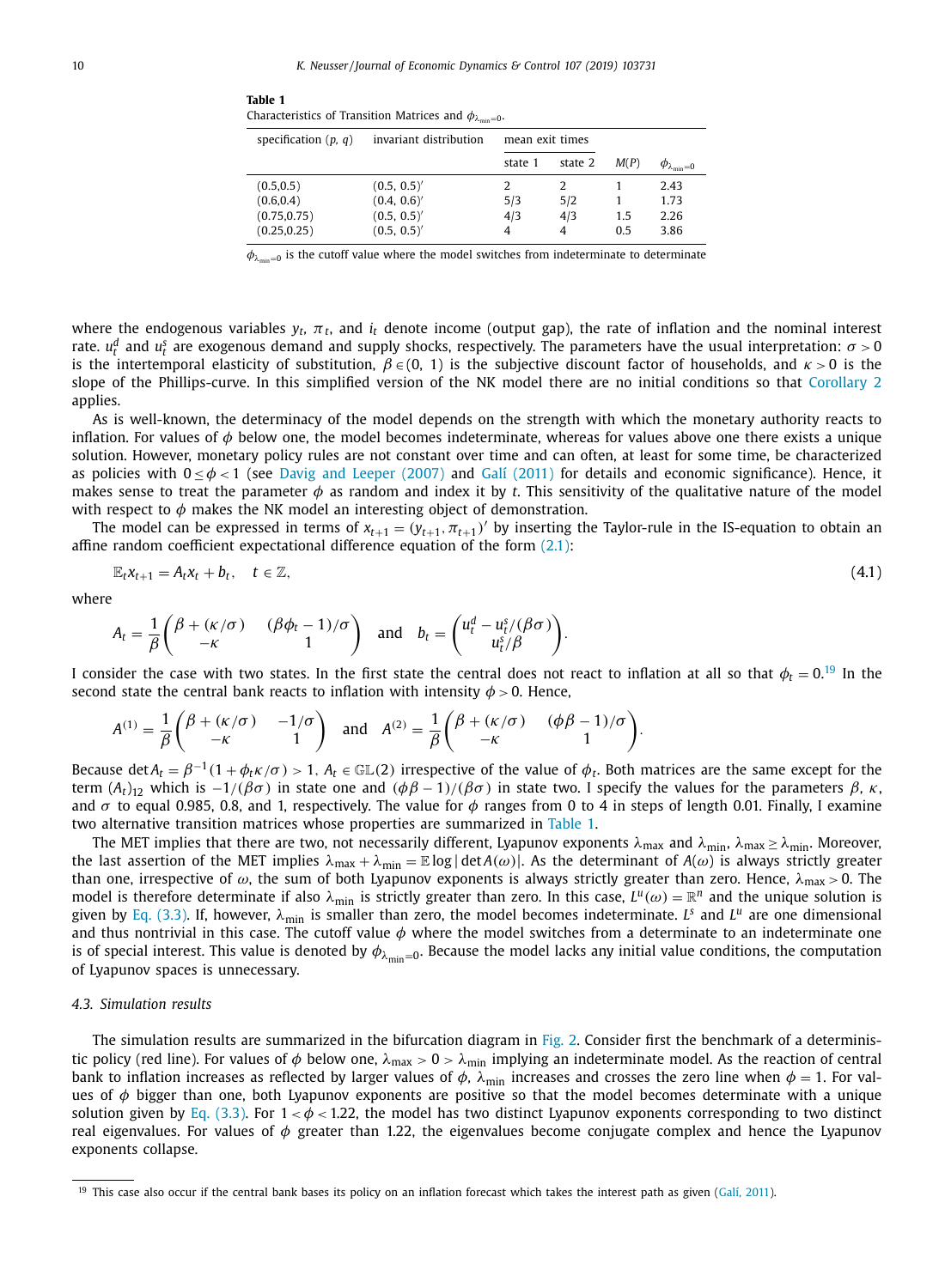<span id="page-10-0"></span>

**Fig. 2.** Lyapunov exponents of the New Keynesian model without lagged interest rate as a function of  $\phi$  with  $\beta = 0.985$ ,  $\kappa = 0.8$ , and  $\sigma = 1$ .

When the policy is no longer fixed, but random, a qualitatively similar picture emerges. Consider first the case  $p = q = 0.5$ (green line) so that the system alternates in an iid fashion between the two states with mean exit time from each state equal to two periods. Hence, the central bank reacts on average only in 50 percent of the time to inflation. As shown in Fig. 2, there are two distinct Lyapunov exponents. Because the economy spends some time in state one with no reaction to inflation, the central bank must react more strongly in the state where it takes inflation into account. According to our simulation result, it must react with an intensity  $\phi$  greater than  $\phi_{\lambda_{min}=0} = 2.43$  in state two to obtain a determinate model. When the central bank follows an active anti-inflationary policy more often as reflected by the specification  $p = 0.6$ ,  $q = 0.4$ , the reaction to inflation in state two can be less strong. The model already becomes determinate for values of  $\phi$  bigger than  $\phi_{\lambda_{\min}=0}$  = 1.73 (blue line). This exercise clearly delineates a trade-off between a strong reaction to inflation in state two and the time spent in state two.

In the previous simulations the mobility index was the same. In this sense both Markov chains analyzed previously exhibit the same volatility. When the chain becomes more volatile as in case 3, the mean exit times are reduced from 2 to 4/3 and  $\phi_{\lambda_{\text{min}}=0}$  equals 2.26 which is lower than in case 1. Note that case 1 and 3 have the same invariant distribution. If the mobility is reduced so that the chain stays on average longer in one state, the reaction in the active state must be much more aggressive. As reported in [Table](#page-9-0) 1 the cutoff value  $\phi_{\lambda_{\text{min}}=0}$  increases to 3.86.

In a next step I generalize the New Keynesian model above by allowing for lagged endogenous variables. Following Cho [\(2016\),](#page-15-0) I include a lagged interest rate and a monetary disturbance  $u_t^m$  in the Taylor rule:

$$
i_t = (1 - \rho)\phi\pi_t + \rho i_{t-1} + u_t^m, \qquad 0 < \rho < 1.
$$

This generalization can be easily accommodated within the theoretical framework presented before by enlarging the state vector by  $i_t$ . Hence,  $x_{t+1} = (y_{t+1}, \pi_{t+1}, i_t)'$  and the system matrices are given as

$$
A_t = \begin{pmatrix} 1 & -(\beta \sigma)^{-1} & \sigma^{-1} \\ 0 & \beta^{-1} & 0 \\ 0 & 0 & 1 \end{pmatrix} \begin{pmatrix} 1 & 0 & 0 \\ -\kappa & 1 & 0 \\ 0 & (1-\rho)\phi_t & \rho \end{pmatrix}
$$

and

$$
b_t = \begin{pmatrix} -1 & (\beta \sigma)^{-1} & \sigma^{-1} \\ 0 & -\beta^{-1} & 0 \\ 0 & 0 & \rho \end{pmatrix} \begin{pmatrix} u_t^d \\ u_t^s \\ u_t^m \end{pmatrix}
$$

Note that  $A_t \in \mathbb{GL}(3)$ , irrespective of the value of  $\phi_t$ , because det  $A_t = \rho/\beta > 0$ . Because of this increase in the dimension of the state vector, the number of Lyapunov exponents rises to 3. As the value of *i<sup>t</sup>* is given and known in period *t*, the modified model has effectively one initial condition. Hence, [Corollary](#page-7-0) 1 implies that a determinate model requires one negative and two positive Lyapunov exponents.

Leaving the values of all parameters as before and setting  $\rho = 0.7$  produces the results summarized in [Fig.](#page-11-0) 3. In this figure I have for comparison purposes omitted to display the third Lyapunov exponent. This exponent is always negative and delivers no additional information concerning the determinateness of the model. As one can deduce from [Fig.](#page-11-0) 3, the inclusion of a lagged interest rate in the Taylor rule does not alter the qualitative features of the model.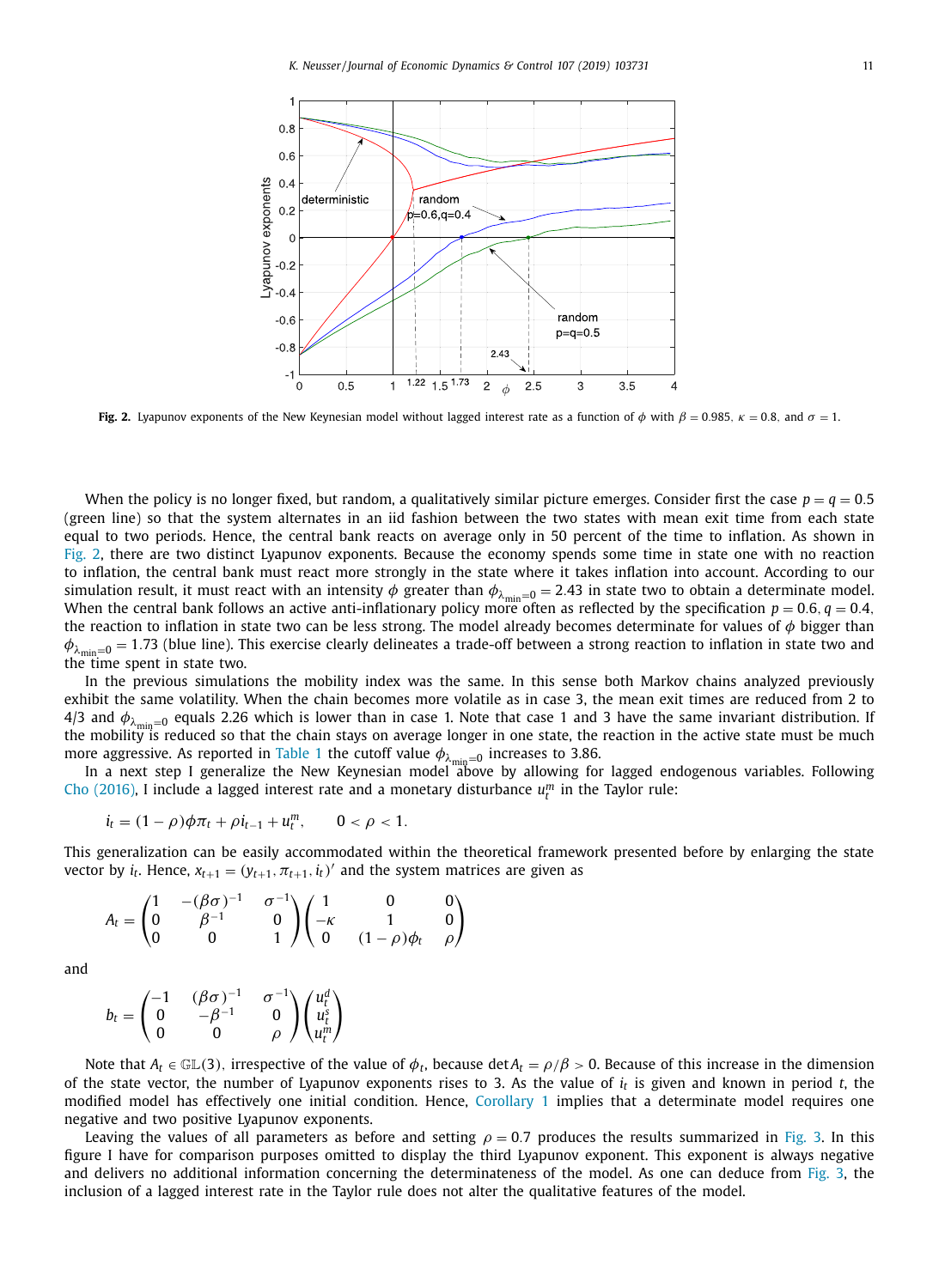<span id="page-11-0"></span>

**Fig. 3.** Lyapunov exponents of the New Keynesian model with lagged interest rate as a function of  $\phi$  with  $\beta = 0.985$ ,  $\kappa = 0.8$ ,  $\sigma = 1$ , and  $\rho = 0.7$ .

#### **5. Conclusion**

The purpose of this paper was to present to economists the mathematical tools which would enable them to analyze rational expectations models with time-varying coefficients. The methodology is rather versatile and is not restricted to Markov-switching models which is the predominant approach so far. As long as the process generating the time variation in the coefficients is strictly stationary and ergodic the approach outlined in this paper can be applied. This includes in particular models with predetermined or lagged endogenous variables.

The theoretical core of this methodology evolves around the concept of Lyapunov exponents which measure the asymptotic growth rates of trajectories. The Multiplicative Ergodic Theorem by Oseledets then showed that the Lyapunov exponents play a similar role in the analysis of the stability of random dynamical systems as the eigenvalues do in the standard case of constant coefficients. Based in this insight, the paper constructs an explicit solution formula which typically involve backwards as well as forward looking components. The latter can be interpreted in terms of "present discounted values" and are thus akin to economics. This aspect brings the paper close to the spirit of the standard Blanchard–Kahn analysis of rational expectations models with constant coefficients. The methodology is also relevant for the analysis of regime–switching time series models á la [Hamilton](#page-15-0) (1989, 2016). In this literature, however, the emphasis is on the top Lyapunov exponent whose negativity [guarantees](#page-15-0) the existence of a stationary solution (see Bougerol and Picard, 1992; Brandt, 1986; Francq and Zakoïan, 2001).

The application of these tools requires numerical methods as analytical solutions are almost never available. Fortunately, powerful procedures to estimate the Lyapunov exponents as well as the corresponding Lyapunov spaces have been developed (see Dieci and Elia [\(2008\)](#page-15-0) and [Froyland](#page-15-0) et al. (2013), f.e.). Finally, the paper runs a simulation exercise of a prototype New Keynesian model with random Taylor rule and a lagged endogenous variable to demonstrate the practical usefulness of the approach. This exercise demonstrated that there are no conceptual obstacles to apply this methodology to more sophisticated models.

## **Appendix A. Lyapunov Exponents and Eigenvalues**

For a better understanding of the arguments presented in this paper, it is instructive to examine the case of constant coefficients. Thus,  $x_t = \varphi(t, \omega, x) = \varphi(t, x) = A^t x$  and the Lyapunov exponents are just the logarithms of the distinct moduli of the eigenvalues of *A* (Colonius and [Kliemann,](#page-15-0) 2014, section 1.5). Denote the different Lyapunov exponents by  $\lambda_1 > \ldots > \lambda_\ell$ . Then, to each Lyapunov exponent  $\lambda_j$  there is associated a subspace  $L_j$ , called Lyapunov space, defined as  $L_j = \bigoplus E_k$  where the direct sum is taken over all real generalized eigenspaces  $E_k$  related to eigenvalues  $\mu_k$  with  $\lambda_j = \log |\mu_k|$ . The state space  $\R^d$ can then be decomposed into a direct sum of these Lyapunov spaces:

$$
\mathbb{R}^d=L_1\oplus\cdots\oplus L_\ell.
$$

The definition of eigenvalues and eigenvectors imply that the Lyapunov spaces are invariant with respect to A, i.e.  $AL_i = L_i$ for  $j = 1, \ldots, \ell$ . This property is called *equivariance*.

Moreover, for any solution  $\varphi(t, x)$  with  $x \neq 0$ 

$$
\lambda(x) = \lim_{t \to \pm \infty} \frac{1}{t} \log \| \varphi(t, x) \| = \lambda_j \text{ if and only if } x \in L_j.
$$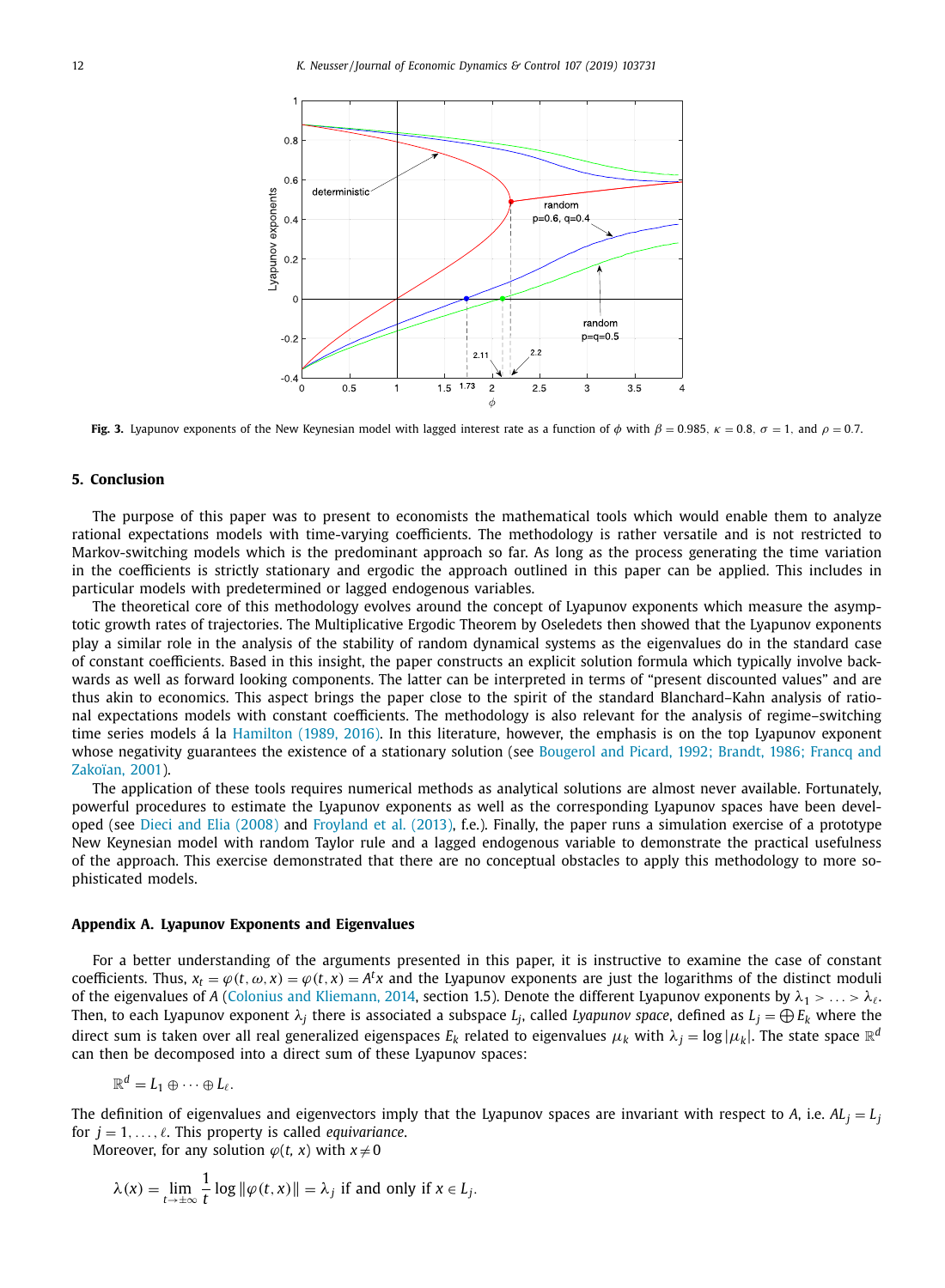<span id="page-12-0"></span>The above characterization of Lyapunov exponents and Lyapunov spaces requires to take the double-sided limit. To see this, suppose, for the sake of the argument, that  $d=2$ ,  $A=diag(\mu_1,\mu_2)$  with  $\mu_1\neq\mu_2\in\mathbb{R}$  and  $|\mu_1|>|\mu_2|$ . Furthermore, let  $\|.\|$ be the max–norm and denote  $x = (x_1, x_2)'$ . The Lyapunov exponents are therefore computed as

$$
\lambda(x) = \limsup \frac{1}{t} \log \max\{|\mu_1^t x_1|, |\mu_2^t x_2|\}.
$$

In this case, the Lyapunov exponents are  $\lambda_1 = \log|\mu_1|$  and  $\lambda_2 = \log|\mu_2|$  with the corresponding Lyapunov spaces  $L(\lambda_1)$  = span(1, 0)<sup> $\prime$ </sup> and  $L(\lambda_2)$  = span(0, 1)<sup> $\prime$ </sup>. The above characterization then reads

$$
\lambda(x) = \lim_{t \to \infty} \frac{1}{t} \log \max\{|\mu_1^t x_1|, |\mu_2^t x_2|\} = \lambda_1 \Leftrightarrow x \in L(\lambda_1) = \text{span}(1, 0)'
$$

Thus, the if-and-only-if statement only holds for the two-sided limit because for  $t \rightarrow -\infty$  the above expression is dominated by  $|\mu_2|^t$ . The same argument applies for  $\lambda_2$  and  $L(\lambda_2)$ .

In order to prepare for the random coefficient case, it is instructive to invoke the *spectral theorem* [\(Meyer,](#page-16-0) 2000, chapters 7.2 and 7.3). let *A* be diagonalizable with spectrum  $\sigma(A) = {\mu_1, \ldots, \mu_\ell}$ , then

$$
A^t x = \mu_1^t \pi_1 x + \dots + \mu_\ell^t \pi_\ell x
$$

where  $\pi_j$  denote the projectors onto  $\mathbf{N}(A - \mu_j I_d)$  along  $\mathbf{R}(A - \mu_j I_d)$ ,  $j = 1, \ldots, \ell$ . They have the properties that  $\pi_i \pi_j = 0$ whenever  $i\neq j$  and that  $\pi_1+\dots\pi_\ell=l_d.$  Hence, for an arbitrary  $x\in\R^d$  the asymptotic behavior is dominated by the largest eigenvalue in absolute terms, say  $\mu_1$ . If, however, *x* is chosen specifically as an element of the complement of  $N(A - \mu_1 I_d)$ , i.e. such that  $\pi_1 x = 0$ , the asymptotic behavior is governed by the second largest eigenvalue in absolute terms. Obviously, one proceed further in this manner until all eigenvalues are exhausted. From the diagonal representation of *A*, the projections  $\pi$ <sub>*i*</sub> are given by

$$
\pi_j = Q \begin{pmatrix} 0 & 0 & 0 \\ 0 & I_{d_j} & 0 \\ 0 & 0 & 0 \end{pmatrix} Q^{-1}, \qquad j = 1, \dots, \ell
$$

where *d<sup>j</sup>* is the dimension of the eigenspace related to eigenvalue μ*<sup>j</sup>* and where the columns of *Q* consist of generalized eigenvectors which form a basis of  $\mathbb{R}^d$ .

### **Appendix B. More on the MET**

**Relation to Birkhoff's ergodic theorem** To justify the labeling *ergodic* in the MET, I relate it to Birkhoff's ergodic theorem. Let the state space be one-dimensional, i.e.  $d = 1$ . Then define  $f(\omega) = \log |a(\omega)|$  where  $a(\omega)$  stands for  $A(\omega)$ . The ergodicity of  $\theta$  and the integrability condition imply that the prerequisites of Birkhoff's pointwise ergodic theorem are satisfied.<sup>20</sup> Thus,

$$
\frac{1}{t}\sum_{j=0}^{t-1}f(\theta^j\omega)\longrightarrow \int_{\Omega}f\mathrm{d}\mathbf{P}=\mathbb{E}\log|a(\omega)|=\lambda.
$$

As  $\log |\varphi(t,\omega,x)| = \sum_{j=0}^{t-1} \log |a(\theta^j\omega)| + \log |x|$ , statement *(iii)* in the MET corresponds exactly the Birkoff's theorem because lim<sub>t→±∞</sub>  $\frac{1}{t}$ |x| converges to zero. Birkhoff's theorem, however, cannot be immediately generalized to higher dimensions because the matrix multiplication is not commutative.

**The case of triangular matrices** To get a more profound understanding of the MET, it is instructive to examine the case of triangular matrices.<sup>21</sup> Let  $A(\omega) \in \mathbb{GL}(2)$  be upper triangular:

$$
A(\omega) = \begin{pmatrix} a(\omega) & c(\omega) \\ 0 & b(\omega) \end{pmatrix}, \quad a(\omega) \neq 0 \text{ and } b(\omega) \neq 0.
$$

 $\Phi(t)$  is then given by

$$
\Phi(t) = A_{t-1} \dots A_1 A_0 = \begin{pmatrix} t-1 & t-1 \\ \prod_{j=0}^{t-1} a_j & \sum_{k=0}^{t-1} a_{t-1} \dots a_{k+1} c_k b_{k-1} \dots b_0 \\ 0 & \prod_{j=0}^{t-1} b_j \end{pmatrix}.
$$

<sup>&</sup>lt;sup>20</sup> An [introduction](#page-15-0) to ergodic theory can be found, f.e., Silva [\(2008,](#page-16-0) chapter 5), [Grimmett](#page-15-0) and Stirzaker (2001, section 9.5), or Colonius and Kliemann (2014, section 10.1).

<sup>21</sup> This exposition is based on [Arnold](#page-15-0) (2003, p.129–130) and [Berger](#page-15-0) (1993, p.155).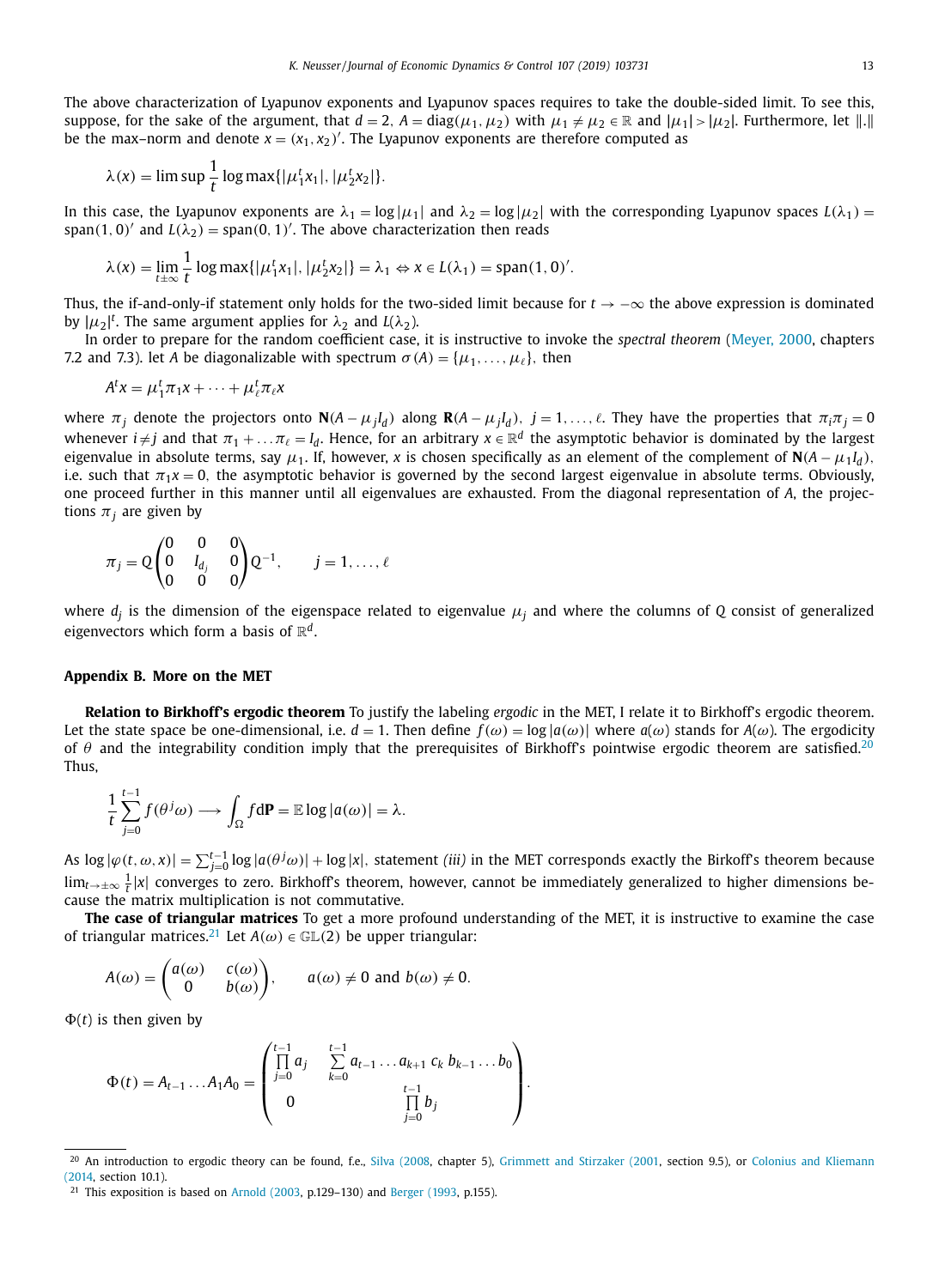<span id="page-13-0"></span>Note that  $\mathbb{R}e_1$  = span(1,0)' is an invariant subspace for the  $\Phi(t)$ 's. Let the stochastic sequences  $\{a_t\}$ ,  $\{b_t\}$ , and  $\{c_t\}$  be ergodic with  $\alpha = \mathbb{E} \log |a_t|$ ,  $\beta = \mathbb{E} \log |b_t|$ , and  $\gamma = \mathbb{E} \log |c_t|$ . Then

$$
\frac{1}{t}\sum_{j=0}^{\infty}\log|a_t|\to\alpha\quad\text{and}\quad\frac{1}{t}\sum_{j=0}^{\infty}\log|b_t|\to\beta.
$$

Hence,

1  $\frac{1}{t}$  log | det  $\Phi(t)$ |  $\rightarrow \alpha + \beta$ .

From implication (*v*) of the MET, it follows that  $\lambda_1 + \lambda_2 = \alpha + \beta$ . Obviously, the Lyapunov exponents of  $[\Phi(t, \omega)]_{11}$  and  $[\Phi(t, \omega)]_{22}$  are  $\alpha$  and  $\beta$ , respectively. Moreover, the Lyapunov exponent of  $[\Phi(t, \omega)]_{12}$  is less than or equal to max { $\alpha$ ,  $\beta$ }. The subadditivity of the lim sup implies  $\lambda(x+y) \leq \max{\lambda(x), \lambda(y)}$ , with equality if  $\lambda(x) \neq \lambda(y)$ , hence

$$
\frac{1}{t}\log\|\Phi(t,\omega)\|\to\lambda_1=\max\{\alpha,\beta\}.
$$

Thus,

$$
\lambda_1 = \max{\lbrace \alpha, \beta \rbrace} > \frac{\alpha + \beta}{2} > \lambda_2 = \min{\lbrace \alpha, \beta \rbrace}
$$
 for  $\alpha \neq \beta$ .

When  $\alpha = \beta$ ,  $\lambda_1 = \alpha = \beta$  with multiplicity 2.

Because  $A(\omega)$  are triangular matrices,  $\Phi(t, \omega)$  as a product of triangular matrices is also triangular with its eigenvalues  $\mu_1(t, \omega)$  and  $\mu_2(t, \omega)$  sitting on the diagonal. Hence,  $\mu_1(t, \omega) = \prod_{j=0}^{t-1} a_j$  and  $\mu_2(t, \omega) = \prod_{j=0}^{t-1} b_j$ . Setting  $|\mu_i(t, \omega)| \approx e^{t\lambda_i}$ , the Lyapunov exponents are nothing but the mean exponential rate of growth of  $|\mu_i(t, \, \omega)|$  as  $t$   $\rightarrow$   $\infty$ :

$$
\lambda_i = \lim_{t \to \infty} \frac{1}{t} \log |\mu_i(t, \omega)|, \qquad i = 1, 2.
$$

Although the eigenvalues are stochastic, the Lyapunov exponents are not due to the ergodicity of {*at*}, {*bt*}, and {*ct*}. The corresponding eigenspaces, however, will remain stochastic as the computation below shows. This interpretation of Lyapunov exponents\spaces remains valid also in the case of non-triangular matrices due to the iterative QR decomposition exposed in [Appendix](#page-14-0) D.

To compute the Lyapunov spaces, assume without loss of generality  $\alpha > \beta$ , hence  $\lambda_1 = \alpha$  and  $\lambda_2 = \beta$ . For any vector  $x = (x_1, 1)'$  to grow at rate  $\beta$ , *x* must be an eigenvector with respect to eigenvalue  $b(t) = [\Phi(t)]_{22}$ . Thus

$$
\begin{pmatrix} a(t) & c(t) \\ 0 & b(t) \end{pmatrix} \begin{pmatrix} x_1 \\ 1 \end{pmatrix} = b(t) \begin{pmatrix} x_1 \\ 1 \end{pmatrix}
$$

with  $a(t) = [\Phi(t)]_{11}$  and  $c(t) = [\Phi(t)]_{12}$ . Taking limits and recognizing that  $b(t)/a(t) \rightarrow 0$ , one obtains

$$
x_1=-\lim_{t\to\infty}\frac{c(t)}{a(t)}=-\sum_{k=0}^{\infty}\frac{c_kb_{k-1}\dots b_1b_0}{a_k\dots a_1a_0}.
$$

This defines the random Lyapunov subspace  $L(\lambda_2) = L(\beta) = \text{span}(x_1, 1)'$ . Because *x* has to grow at rate  $\beta$ , *x* must be random. Moreover, this randomness depends on the entire sequence  $\{A_t\}$ . The other Lyapunov subspace is, as noted before,  $L(\lambda_1)$  =  $L(\alpha) = \mathbb{R}e_1$ .

#### **Appendix C. Proof of Theorem 2**

The first part of the proof replicates the proof proposed by [Arnold](#page-15-0) and Crauel (1992) and [Arnold](#page-15-0) (2003, theorem 5.6.5) omitting some of technical details.

**Proof.** First I prove that the expressions for  $x_t^{(b)}$  and  $x_t^{(f)}$  are well-defined. Consider for this purpose a trajectory starting in *x* denoted by  $\varphi(t, \omega, x)$ . Iterating the difference equation backward

$$
\varphi(t,\omega,x)=\Phi(t,\omega)x+\Phi(t,\omega)\sum_{j=0}^{t-1}\Phi(t-j,\omega)^{-1}b(\theta^{t-1-j}\omega).
$$

This implies

$$
\pi^{s}(\theta^{t}\omega)\varphi(t,\omega,x) = \pi^{s}(\theta^{t}\omega)\Phi(t,\omega)x \n+ \pi^{s}(\theta^{t}\omega)\Phi(t,\omega)\sum_{j=0}^{t-1}\Phi(t-j,\omega)^{-1}b(\theta^{t-1-j}\omega) \n= \Phi(t,\omega)\pi^{s}(\omega)x \n+ \Phi(t,\omega)\sum_{j=0}^{t-1}\Phi(t-j,\omega)^{-1}\pi^{s}(\theta^{t-j}\omega)b(\theta^{t-1-j}\omega)
$$
\n(C.1)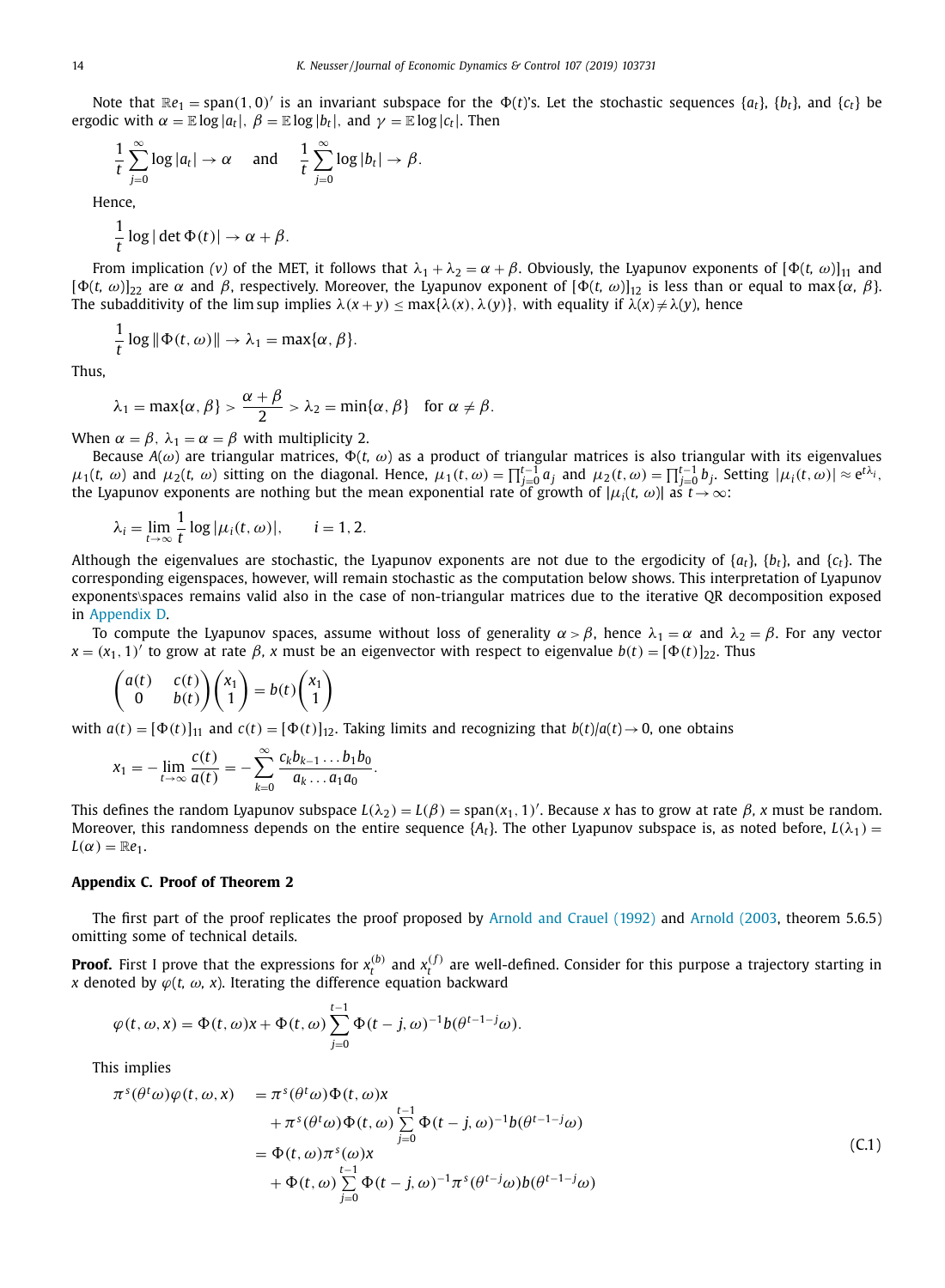<span id="page-14-0"></span>Next choose  $\beta \in (0, \min\{-\lambda_s - \kappa, \lambda_u + \kappa\}$  where  $\kappa$  satisfies  $\lambda_s = \max_{\lambda_j < 0} \lambda_j < -\kappa < 0 < \kappa < \lambda_u = \min_{\lambda_j > 0} \lambda_j$ . The first term in the above expression then converges exponentially fast to zero because  $\left\|\Phi(t,\omega)|_{L^s(\omega)}\right\| \leq e^{-\beta t}$ .

The integrability condition  $\mathbb{E} \log^+ \|b\| < \infty$  implies

$$
\sum_{j=0}^{\infty} \mathbf{P} \Bigg[ \log^+ \|b(\theta^{t-j-1}\omega)\| > \frac{\beta}{2} \Bigg] < \infty.
$$

This implies by the Borel–Cantelli lemma that almost surely

$$
\limsup_{j\geq 0}\frac{1}{j}\log^+\|b(\theta^{t-j-1}\omega)\|\leq \frac{\beta}{2}.
$$

Hence

$$
\limsup_{j\geq 0}\frac{1}{j}\log\|\Phi(j,\theta^{t-j}\omega)\pi^s(\theta^{t-j}\omega)b(\theta^{t-1-j}\omega)\|\leq \limsup_{j\geq 0}\frac{1}{j}\log\|\Phi(j,\theta^{t-j}\omega)\|\|\pi^s(\theta^{t-j}\omega)b(\theta^{t-1-j}\omega)\|\leq \frac{-\beta}{2}.
$$

The second term in Eq.  $(C.1)$  therefore is

$$
\Phi(t,\omega) \sum_{j=0}^{t-1} \Phi(t-j,\omega)^{-1} \pi^s (\theta^{t-j}\omega) b(\theta^{t-1-j}\omega) = \sum_{j=0}^{t-1} \Phi(j,\theta^{t-j}\omega)^{-1} \pi^s (\theta^{t-j}\omega) b(\theta^{t-1-j}\omega)
$$

converges almost surely to  $x_t^{(b)}$ . Thus,  $x_t^{(b)}$  is well-defined. A similar argument can be made with respect  $x_t^{(f)}$ 

Using the towering property of conditional expectations and omitting the dependence on  $\omega$  whenever possible, the solution given in Eq.  $(3.1)$  indeed solves the expectational difference equation:

$$
\mathbb{E}_{t}x_{t+1} = \mathbb{E}_{t} \Biggl\{ \Phi(t+1)x + \Phi(t+1) \sum_{j=0}^{\infty} \Phi(t+1-j)^{-1} \pi^{s} (\theta^{t+1-j} \omega) b_{t-j} \n- \Phi(t+1) \mathbb{E}_{t+1} \Biggl[ \sum_{j=0}^{\infty} \Phi(t+j+2)^{-1} \pi^{u} (\theta^{t+j+2} \omega) b_{t+1+j} \Biggr] \Biggr\} \n= A_{t} \Phi(t)x + \Phi(t+1) \Phi(t+1)^{-1} \pi^{s} (\theta^{t+1} \omega) b_{t} \n+ A_{t} \Phi(t) \sum_{j=0}^{\infty} \Phi(t-j)^{-1} \pi^{s} (\theta^{t-j} \omega) b_{t-1-j} \n- A_{t} \Phi(t) \mathbb{E}_{t} \Biggl[ \sum_{j=0}^{\infty} \Phi(t+j+1) \pi^{u} (\theta^{t+j+1} \omega) b_{t+j} \Biggr] \n+ \Phi(t+1) \Phi(t+1)^{-1} \pi^{u} (\theta^{t+1} \omega) b_{t} \n= A_{t}x_{t} + (\pi^{s} (\theta^{t+1} \omega) + \pi^{u} (\theta^{t+1} \omega)) b_{t} = A_{t}x_{t} + b_{t}.
$$

The solution [\(3.1\)](#page-7-0) depends parametrically on the unknown  $x(\omega)$ . In order to fix  $x(\omega)$ , I resort to the initial value condition  $Rx_0(\omega) = c$  which implies  $c - Rx_0^{(p)}(\omega) = Rx(\omega)$ . The boundedness condition further requires that  $x(\omega) \in L^s(\omega)$  or, equivalently, that  $\pi^u(\omega)x(\omega) = 0$ . These two conditions then determine  $x(\omega)$  uniquely if the rank condition [\(3.2\)](#page-7-0) is satisfied.  $\Box$ 

## **Appendix D. Computing Lyapunov Exponents**

Although Lyapunov exponents and their corresponding subspaces are straightforwardly defined, their computation presents some numerical pitfalls. The reason stems from the exponential growth of the entries in the matrix product  $\Phi(t)$ , respectively ϒ, as *t* becomes large. Trying to compute these matrices directly, very quickly leads to numerical overflows on any computer. One way to circumvent this problem is to rescale and reorthogonalize the matrix at each step. The iterative QR and SVD decompositions are two such prominent algorithms. Their stability and numerical accuracy have been investigated by [Stewart](#page-16-0) (1997, 1995), and particularly relevant for this paper by Dieci and Elia [\(2008\).](#page-15-0) These analyses suggest that the methodologies proposed therein gives satisfactory results even for relatively large models (i.e. models with dimensions up to 100).

In this paper, I rely on the QR approach which is easy to implement.<sup>22</sup> In the case of a Markov-switching model corresponding to the example in [Section](#page-8-0) 4, the algorithm proceeds as follows.

**Initialization** Take *X*(0) equal to any feasible matrix  $A_0$  chosen randomly from the set { $A^{(j)}, j \in S$ } according to the invariant distribution  $\delta$ . Compute the QR decomposition  $\Phi(1) = X(0) = Q_0 R_0$ .

 $22$  When the matrices are nearly singular the QR approach may be improved by column pivoting.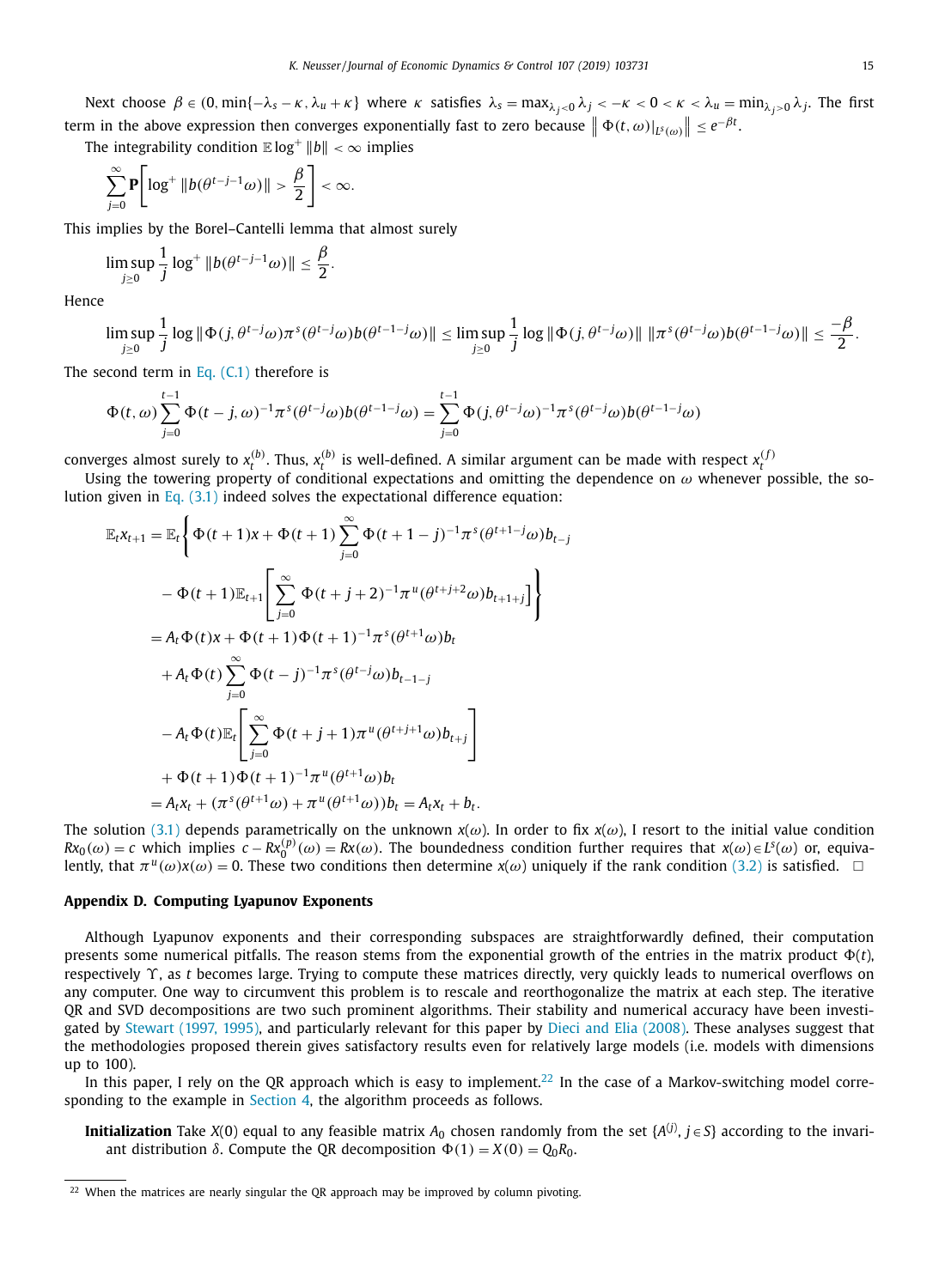<span id="page-15-0"></span>**Iteration** Given a QR decomposition of Ф(k) =  $Q_{k-1}R_{k-1}\ldots R_1R_0$ , take a draw  $A_k$  according to the Markov chain governing the evolution of { $A_t$ }. Then compute  $X(k) = A_k X(k-1)$  and perform the QR decomposition of  $X(k)Q_{k-1} = Q_k R_k$ .  $\Phi(k+1)$  is then obtained as

$$
\Phi(k+1) = X(k)\Phi(k) = X(k)Q_{k-1}Q'_{k-1}\Phi(k) = Q_kR_k...R_1R_0.
$$

**Lyapunov exponents** Generalizing the arguments made in [Appendix](#page-12-0) B for triangular  $2 \times 2$  matrices to  $d \times d$  triangular matrices, approximate Lyapunov exponents  $\lambda_j^{(k+1)}$  can then be computed as

$$
\lambda_j^{(k+1)} = \frac{1}{k+1} \log \prod_{n=0}^k [R_n]_{jj} = \frac{1}{k+1} \sum_{n=0}^k \log [R_n]_{jj}, \quad j = 1, \ldots, d,
$$

where  $[R_n]_{ij}$  denotes the *j*-th diagonal element of  $R_n$ .

**Stop criterion** Continue the iteration until a sufficient precision for the Lyapunov exponents is achieved.

This procedure effectively produces a QR decomposition of  $\Phi(t)$ ;

$$
\Phi(t) = \underbrace{Q_{t-1}}_{\text{orthogonal}} \underbrace{R_{t-1} \dots R_1 R_0}_{\text{triangular}}
$$

because the product of triangular matrices is triangular. Moreover, because of the orthogonality of  $Q_{t-1}$ ,  $\|\Phi(t)\|$  =  $|Q_{t-1}R_{t-1} \ldots R_1R_0| = |R_{t-1} \ldots R_1R_0|$ . Hence the matrix  $Q_k$  can be disregarded when computing the approximate Lyapunov exponents.<sup>23</sup> For further details and improved algorithms for higher dimensional models can be found in Dieci and Elia (2008) and the literature cited therein.

#### **References**

[Argyris,](http://refhub.elsevier.com/S0165-1889(19)30130-7/sbref0001) J., [Faust,](http://refhub.elsevier.com/S0165-1889(19)30130-7/sbref0001) G., [Haase,](http://refhub.elsevier.com/S0165-1889(19)30130-7/sbref0001) M., [Friedrich,](http://refhub.elsevier.com/S0165-1889(19)30130-7/sbref0001) R., 2015. An Exploration of Dynamical Systems and Chaos, second ed [Springer-Verlag,](http://refhub.elsevier.com/S0165-1889(19)30130-7/sbref0001) Berlin.

- [Arnold,](http://refhub.elsevier.com/S0165-1889(19)30130-7/sbref0002) L., 2003. Random Dynamical Systems, corrected second printing edition. [Springer-Verlag,](http://refhub.elsevier.com/S0165-1889(19)30130-7/sbref0002) Berlin.
- [Arnold,](http://refhub.elsevier.com/S0165-1889(19)30130-7/sbref0003) L., [Crauel,](http://refhub.elsevier.com/S0165-1889(19)30130-7/sbref0003) H., 1992. Iterated function systems and [multiplicative](http://refhub.elsevier.com/S0165-1889(19)30130-7/sbref0003) Ergodic theorem. In: Pinsky, M., Wihstutz, V. (Eds.), Stochastic Flows. In: Diffusion Processes and Related Problems in Analysis, II. Birkhäuser, Boston, pp. 283-305.
- [Backes,](http://refhub.elsevier.com/S0165-1889(19)30130-7/sbref0005a) L., [Brown,](http://refhub.elsevier.com/S0165-1889(19)30130-7/sbref0005a) A., [Butler,](http://refhub.elsevier.com/S0165-1889(19)30130-7/sbref0005a) C., 2018. Continuity of Lyapunov exponents for cocycles with invariant [holonomies.](http://refhub.elsevier.com/S0165-1889(19)30130-7/sbref0005a) J. Mod. Dynam. 12, 223–260.
- [Backes,](http://refhub.elsevier.com/S0165-1889(19)30130-7/sbref0005) L., [Poletti,](http://refhub.elsevier.com/S0165-1889(19)30130-7/sbref0005) M., 2017. Continuity of Lyapunov exponents is equivalent to continuity of Oseledets subspaces. [Stochastics](http://refhub.elsevier.com/S0165-1889(19)30130-7/sbref0005) Dyn. 17, 1750047.

[Barthélemy,](http://refhub.elsevier.com/S0165-1889(19)30130-7/sbref0006) J., [Marx,](http://refhub.elsevier.com/S0165-1889(19)30130-7/sbref0006) M., 2017. Solving [endogenous](http://refhub.elsevier.com/S0165-1889(19)30130-7/sbref0006) regime switching models. J. Econ. Dyn. Control 77, 1–25.

[Bellman,](http://refhub.elsevier.com/S0165-1889(19)30130-7/sbref0007) R., 1954. Limit theorems of [non–commutative](http://refhub.elsevier.com/S0165-1889(19)30130-7/sbref0007) operations. Duke Math. J. 21, 491–500.

[Berger,](http://refhub.elsevier.com/S0165-1889(19)30130-7/sbref0008) M.A., 1993. An Introduction to Probability and Stochastic Processes. [Springer–Verlag,](http://refhub.elsevier.com/S0165-1889(19)30130-7/sbref0008) New York.

[Blanchard,](http://refhub.elsevier.com/S0165-1889(19)30130-7/sbref0009) O.J., [Kahn,](http://refhub.elsevier.com/S0165-1889(19)30130-7/sbref0009) C.M., 1980. The solution of linear difference models under rational expectations. [Econometrica](http://refhub.elsevier.com/S0165-1889(19)30130-7/sbref0009) 48, 1305–1311.

[Bougerol,](http://refhub.elsevier.com/S0165-1889(19)30130-7/sbref0010) P., [Picard,](http://refhub.elsevier.com/S0165-1889(19)30130-7/sbref0010) N., 1992. Strict stationarity of generalzed [autoregressive](http://refhub.elsevier.com/S0165-1889(19)30130-7/sbref0010) processes. Ann. Probab. 20, 1714–1730.

[Brandt,](http://refhub.elsevier.com/S0165-1889(19)30130-7/sbref0011) A., 1986. The stochastic equation Y<sub>n+1</sub> = A<sub>n</sub>Y<sub>n</sub> + B<sub>n</sub> with stationary [coefficients.](http://refhub.elsevier.com/S0165-1889(19)30130-7/sbref0011) Adv. Appl. Probab. 18, 211–220.<br>[Chen,](http://refhub.elsevier.com/S0165-1889(19)30130-7/sbref0012) X., [Leeper,](http://refhub.elsevier.com/S0165-1889(19)30130-7/sbref0012) E.L., [Leith,](http://refhub.elsevier.com/S0165-1889(19)30130-7/sbref0012) C., 2015. US Monetary and Fiscal Policies – Conflict or Cooper Glasgow.

[Cho,](http://refhub.elsevier.com/S0165-1889(19)30130-7/sbref0013) S., 2016. Sufficient conditions for determinacy in a class of [Markov-switching](http://refhub.elsevier.com/S0165-1889(19)30130-7/sbref0013) rational expectations models. Rev. Econ. Dyn. 21, 182–200.

[Cogley,](http://refhub.elsevier.com/S0165-1889(19)30130-7/sbref0014) T., [Sargent,](http://refhub.elsevier.com/S0165-1889(19)30130-7/sbref0014) T.J., 2005. Drifts and [volatilities:](http://refhub.elsevier.com/S0165-1889(19)30130-7/sbref0014) Monetary policies and outcomes in the post WWII US. Rev. Econ. Dyn. 8, 262–302. [Colonius,](http://refhub.elsevier.com/S0165-1889(19)30130-7/sbref0015) F., [Kliemann,](http://refhub.elsevier.com/S0165-1889(19)30130-7/sbref0015) W., 2014. Dynamical Systems and Linear Algebra. Graduate Studies in Mathematics, 158. American [Mathematical](http://refhub.elsevier.com/S0165-1889(19)30130-7/sbref0015) Society, Providence,

Rhode Island.

Costa, [O.L.V.d.,](http://refhub.elsevier.com/S0165-1889(19)30130-7/sbref0016) [Fragoso,](http://refhub.elsevier.com/S0165-1889(19)30130-7/sbref0016) M.D., [Marques,](http://refhub.elsevier.com/S0165-1889(19)30130-7/sbref0016) R.P., 2005. [Discrete-Time](http://refhub.elsevier.com/S0165-1889(19)30130-7/sbref0016) Markov Jump Linear Systems. Probability and Its Applications. Springer, London.

[Coudène,](http://refhub.elsevier.com/S0165-1889(19)30130-7/sbref0017) Y., 2016. Ergodic Theory and [Dynamical](http://refhub.elsevier.com/S0165-1889(19)30130-7/sbref0017) Systems. Springer Verlag, London.

[Davig,](http://refhub.elsevier.com/S0165-1889(19)30130-7/sbref0018) T., [Leeper,](http://refhub.elsevier.com/S0165-1889(19)30130-7/sbref0018) E.M., 2007. [Generalizing](http://refhub.elsevier.com/S0165-1889(19)30130-7/sbref0018) the Taylor principle. Am. Econ. Rev. 97, 607–635.

- [Dieci,](http://refhub.elsevier.com/S0165-1889(19)30130-7/sbref0019) L., [Elia,](http://refhub.elsevier.com/S0165-1889(19)30130-7/sbref0019) C., 2008. SVD Algorithms to [approximate](http://refhub.elsevier.com/S0165-1889(19)30130-7/sbref0019) spectra of dynamical systems. Math. Comput. Simul. 79, 1235–1254.
- [Elaydi,](http://refhub.elsevier.com/S0165-1889(19)30130-7/sbref0020) S.N., 2005. An [Introduction](http://refhub.elsevier.com/S0165-1889(19)30130-7/sbref0020) to Difference Equations, third Springer, New York.

[Farmer,](http://refhub.elsevier.com/S0165-1889(19)30130-7/sbref0021) R.E.A., [Waggoner,](http://refhub.elsevier.com/S0165-1889(19)30130-7/sbref0021) D.F., [Zha,](http://refhub.elsevier.com/S0165-1889(19)30130-7/sbref0021) T., 2009. Understanding [Markov-switching](http://refhub.elsevier.com/S0165-1889(19)30130-7/sbref0021) rational expectations models. J. Econ. Theory 144, 1849–1867.

[Farmer,](http://refhub.elsevier.com/S0165-1889(19)30130-7/sbref0022) R.E.A., [Waggoner,](http://refhub.elsevier.com/S0165-1889(19)30130-7/sbref0022) D.F., [Zha,](http://refhub.elsevier.com/S0165-1889(19)30130-7/sbref0022) T., 2010. [Generalizing](http://refhub.elsevier.com/S0165-1889(19)30130-7/sbref0022) the Taylor principle: Comment. Am. Econ. Rev. 100, 608–617.

[Farmer,](http://refhub.elsevier.com/S0165-1889(19)30130-7/sbref0023) R.E.A., [Waggoner,](http://refhub.elsevier.com/S0165-1889(19)30130-7/sbref0023) D.F., [Zha,](http://refhub.elsevier.com/S0165-1889(19)30130-7/sbref0023) T., 2011. Minimal state variable solutions to [Markov-switching](http://refhub.elsevier.com/S0165-1889(19)30130-7/sbref0023) rational expectations models. J. Econ. Dyn. Control 35, 2150–2166.

[Fernández-Villaverde,](http://refhub.elsevier.com/S0165-1889(19)30130-7/sbref0024) J., [Rubio-Ramírez,](http://refhub.elsevier.com/S0165-1889(19)30130-7/sbref0024) J.F., 2008. How structural are structural parameters? In: Acemoglu, D., Rogoff, K., Woodford, M. (Eds.) NBER Macroeconomics Annual 2007, 22. University of Chicago Press, Chicago, Illinois, pp. 83–137.

[Foerster,](http://refhub.elsevier.com/S0165-1889(19)30130-7/sbref0025) A., [Rubio-Ramírez,](http://refhub.elsevier.com/S0165-1889(19)30130-7/sbref0025) J.F., [Waggoner,](http://refhub.elsevier.com/S0165-1889(19)30130-7/sbref0025) D.F., [Zha,](http://refhub.elsevier.com/S0165-1889(19)30130-7/sbref0025) T., 2016. Perturbation methods for [Markov-switching](http://refhub.elsevier.com/S0165-1889(19)30130-7/sbref0025) dynamic stochastic general equilibrium models. Quant. Econ. 7, 637–669.

[Foerster,](http://refhub.elsevier.com/S0165-1889(19)30130-7/sbref0026) A.T., 2016. Monetary policy regime switches and [macroeconomic](http://refhub.elsevier.com/S0165-1889(19)30130-7/sbref0026) dynamics. Int. Econ. Rev. 57, 211–229.

[Francq,](http://refhub.elsevier.com/S0165-1889(19)30130-7/sbref0027) C., [Zakoïan,](http://refhub.elsevier.com/S0165-1889(19)30130-7/sbref0027) J.-M., 2001. Stationarity of multivariate [Markov–switching](http://refhub.elsevier.com/S0165-1889(19)30130-7/sbref0027) ARMA models. J. Econom. 102, 339–364.

[Froyland,](http://refhub.elsevier.com/S0165-1889(19)30130-7/sbref0028) G., [Hüls,](http://refhub.elsevier.com/S0165-1889(19)30130-7/sbref0028) T., [Morriss,](http://refhub.elsevier.com/S0165-1889(19)30130-7/sbref0028) G.P., [Watson,](http://refhub.elsevier.com/S0165-1889(19)30130-7/sbref0028) T.M., 2013. Computing covariant Lyapunov vectors, Oseledets vectors, and dichotomy projectors: A [comparative](http://refhub.elsevier.com/S0165-1889(19)30130-7/sbref0028) numerical study. Physica D 247, 18–39.

[Furstenberg,](http://refhub.elsevier.com/S0165-1889(19)30130-7/sbref0029) H., [Kesten,](http://refhub.elsevier.com/S0165-1889(19)30130-7/sbref0029) H., 1960. Products of random [matrices.](http://refhub.elsevier.com/S0165-1889(19)30130-7/sbref0029) Ann. Math. Stat. 31, 457–469.

[Galí,](http://refhub.elsevier.com/S0165-1889(19)30130-7/sbref0030) J., 2011. Are central banks' projections [meaningful?](http://refhub.elsevier.com/S0165-1889(19)30130-7/sbref0030) J. Monetary Econ. 58, 537–550.

[Galí,](http://refhub.elsevier.com/S0165-1889(19)30130-7/sbref0031) J., 2018. The state of new Keynesian economics: A partial [assessment.](http://refhub.elsevier.com/S0165-1889(19)30130-7/sbref0031) J. Econ. Perspect. 32, 87–112.

[Grimmett,](http://refhub.elsevier.com/S0165-1889(19)30130-7/sbref0032) G., [Stirzaker,](http://refhub.elsevier.com/S0165-1889(19)30130-7/sbref0032) D., 2001. [Probability](http://refhub.elsevier.com/S0165-1889(19)30130-7/sbref0032) and Random Processes, 3rd Oxford University Press.

[Hamilton,](http://refhub.elsevier.com/S0165-1889(19)30130-7/sbref0033) J.D., 1989. A new approach to the economic analysis of [nonstationary](http://refhub.elsevier.com/S0165-1889(19)30130-7/sbref0033) time series and business cycle. Econometrica 57, 357–384.

[Hamilton,](http://refhub.elsevier.com/S0165-1889(19)30130-7/sbref0034) J.D., 2016. Macroeconomic regimes and regime shifts. In: Taylor, J.B., Uhlig, H. (Eds.), Handbook of [Macroeconomics,](http://refhub.elsevier.com/S0165-1889(19)30130-7/sbref0034) 2. Elsevier Press, pp. 163–201. [Klein,](http://refhub.elsevier.com/S0165-1889(19)30130-7/sbref0035) P., 2000. Using the generalized Schur form to solve a multivariate linear rational [expectations](http://refhub.elsevier.com/S0165-1889(19)30130-7/sbref0035) model. J. Econ. Dyn. Control 24, 1405–1423.

<sup>&</sup>lt;sup>23</sup> MATLAB codes for the examples in the paper are available on the author's homepage. It took about 0.06 seconds, respectively about 2600 iterations, to compute the Lyapunov exponents with a precision of four digits on a Surface notebook (Intel Core i7-6650U CPU with 2.20 GHz and 16 GB RAM). The computation for the model with a lagged interest rate in the Taylor rule was even faster.